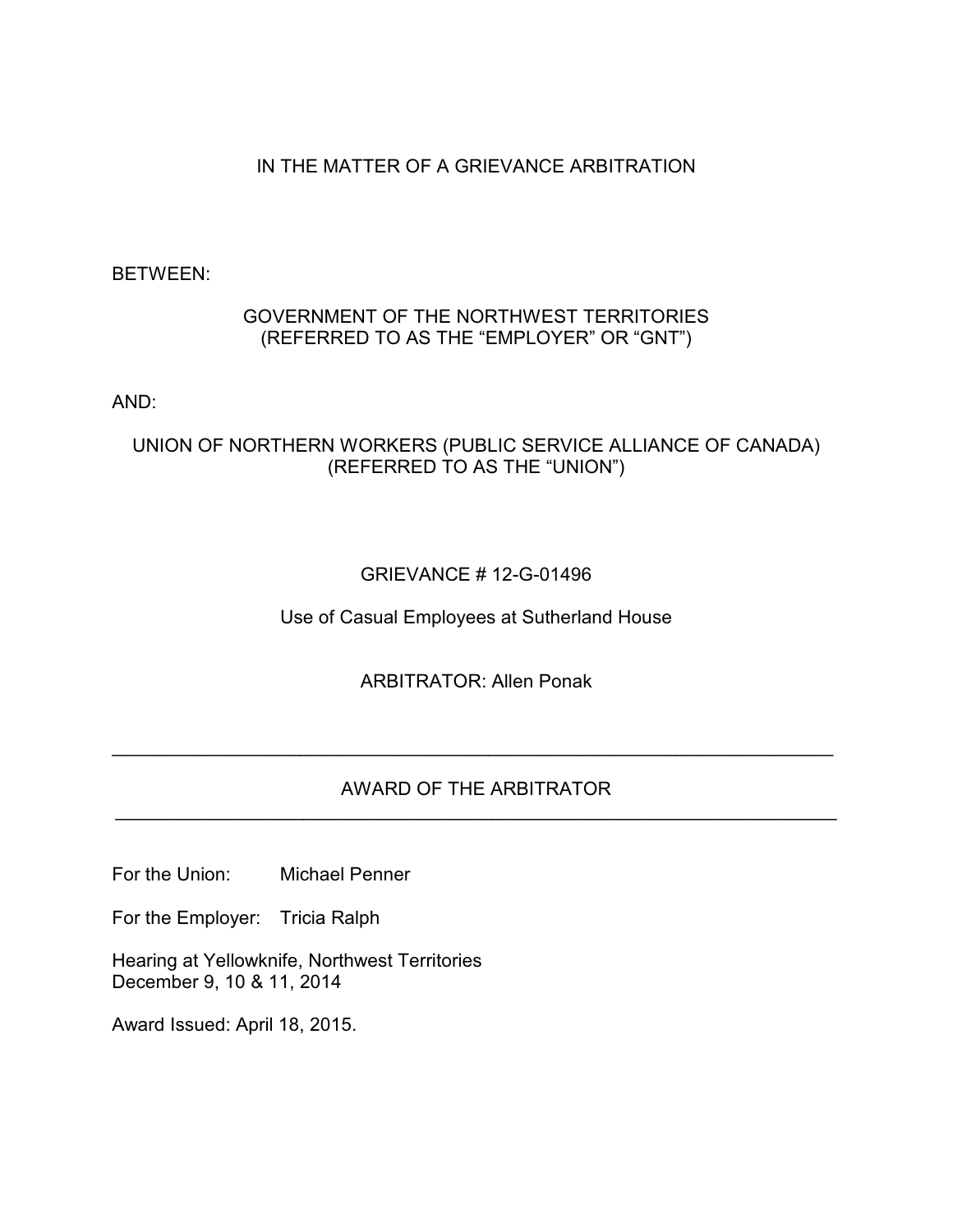### **ISSUE**

Sutherland House is a 10-bed women's shelter located in Fort Smith which traditionally has been operated by non-government third parties. In 2008, the organization that had been operating Sutherland House gave notice that it could no longer operate the shelter. The territorial government took over the operation of Sutherland House and spent the following six years running it while seeking a non-government operator. The YWCA signed a contract to operate Sutherland House in 2014.

\_\_\_\_\_\_\_\_\_\_\_\_\_\_\_\_\_\_\_\_\_\_\_\_\_\_\_\_\_\_\_\_\_\_\_\_\_\_\_\_\_\_\_\_\_\_\_\_\_\_\_\_\_\_\_\_\_\_\_\_\_\_\_\_\_\_\_\_\_\_\_\_\_\_\_\_\_\_

The grievance arises from the use of casual employees in the period during which the government was directly responsible for Sutherland House. The Union filed a group grievance in August 2012 alleging that "the Employer has violated the Collective Agreement by using a series of casuals in lieu of establishing full time positions in Sutherland House" (exhibit 2-20). Attached to the grievance was an addendum listing seven allegations with respect to the grievance. At the arbitration hearing, the Union withdrew six of the addendum allegations, maintaining its position only on the first item in the addendum (violation of the contract and/or statute).

The Employer denied the grievance, taking the position that it had not violated the collective agreement through its use of casual employees while it sought a non-government operator for Sutherland House. The Employer submitted that it had two choices – either use casuals or close the facility. It chose to keep Sutherland House open, the right decision, and used casual employees in a way that was permitted by the collective agreement. The Employer also advanced two preliminary objections regarding the scope of the grievance. First, it argued that the Union's failure to provide particulars about any of the items listed in the addendum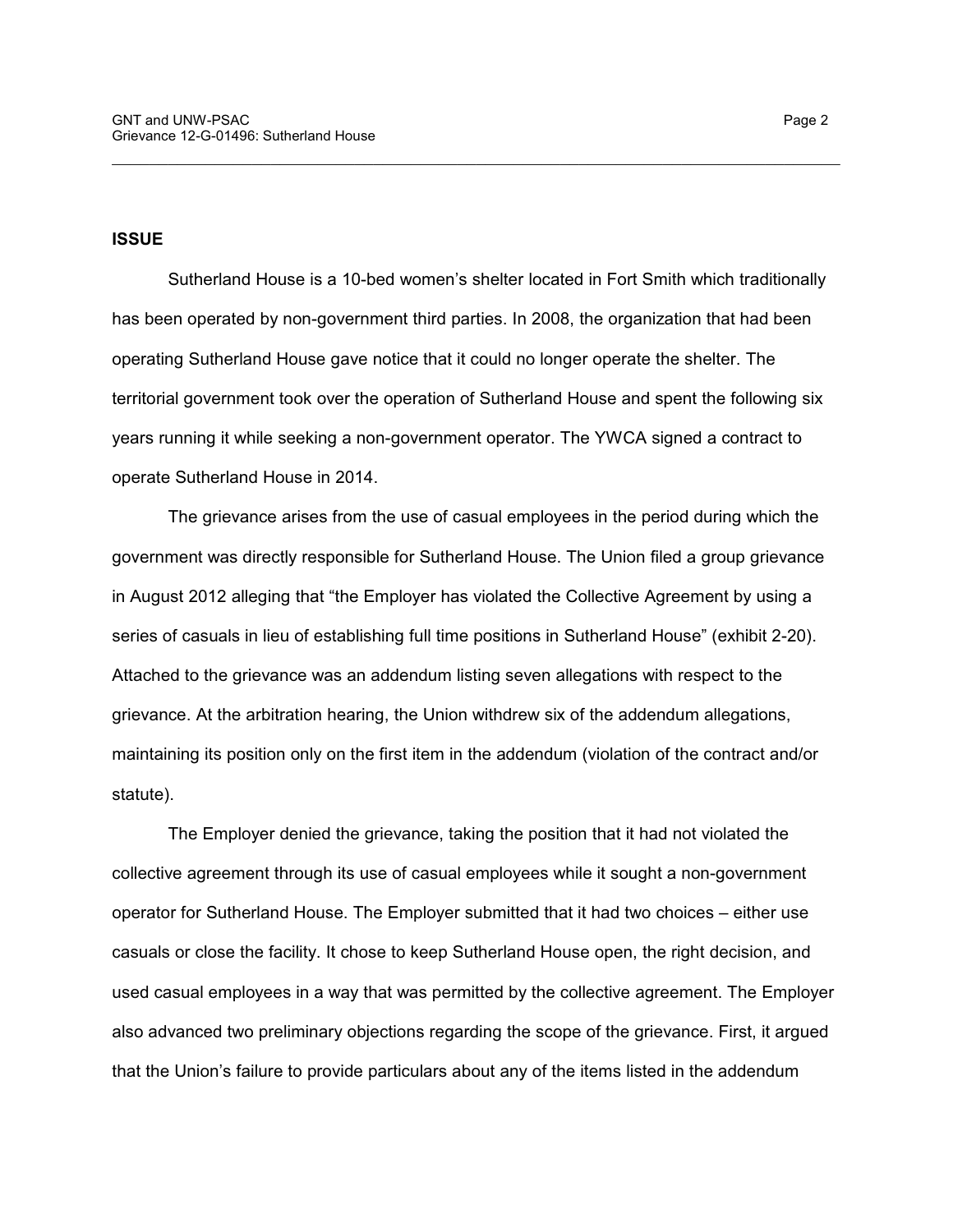rendered the allegations set out in the entire addendum non-arbitrable. Second, the Employer objected to the inclusion of article A5.01 in the arbitration hearing, arguing that this provision had not been raised either directly or indirectly in the grievance. Only article A5.02 was within the scope of the grievance according to the Employer. The Union disagreed, submitting that the grievance covered both articles A5.01 and A5.02 of Appendix A of the collective agreement. I ruled that I would decide the scope of the grievance in my award; the parties then called evidence with respect to all matters in dispute.

\_\_\_\_\_\_\_\_\_\_\_\_\_\_\_\_\_\_\_\_\_\_\_\_\_\_\_\_\_\_\_\_\_\_\_\_\_\_\_\_\_\_\_\_\_\_\_\_\_\_\_\_\_\_\_\_\_\_\_\_\_\_\_\_\_\_\_\_\_\_\_\_\_\_\_\_\_\_

## **COLLECTIVE AGREEMENT**

### ARTICLE 2 INTERPRETATION AND DEFINITIONS

- (m) "Employee" means a member of the Bargaining Unit and includes:
	- (i) a "casual employee" who is a person employed by the Employer for work of a temporary nature pursuant to the provisions of Appendix A5;
	- (ii) an "indeterminate employee" who is a person employed for an indeterminate period;
	- (iii) a "part-time employee" who is an employee who has been appointed to a position for which the hours of work on a continuing basis are less than the standard work day, week or month;
	- (iv) a "professional employee" who is an employee appointed to a position in an area of work where there is a requirement for a highly developed or specialized body of knowledge acquired through University education or a member of a group governed or regulated by a professional body; and
	- (v) a "relief employee" is an employee appointed to a position for which there are no established hours on a daily, weekly or monthly basis and may be required to report to work on an as-and-when required basis for operations where services operate on a daily basis throughout the entire year.
	- (vi) a "seasonal employee" who is an employee appointed to a position which is not continuous throughout the year but recurs in successive years;
	- (vii) a "term employee" who is a person other than a casual or indeterminate employee who is employed for a fixed period in excess of four (4) months and includes employees hired as a leave replacement, employees hired in relation to programs of a fixed duration or without ongoing funding, or employees hired in relation to or in support of training.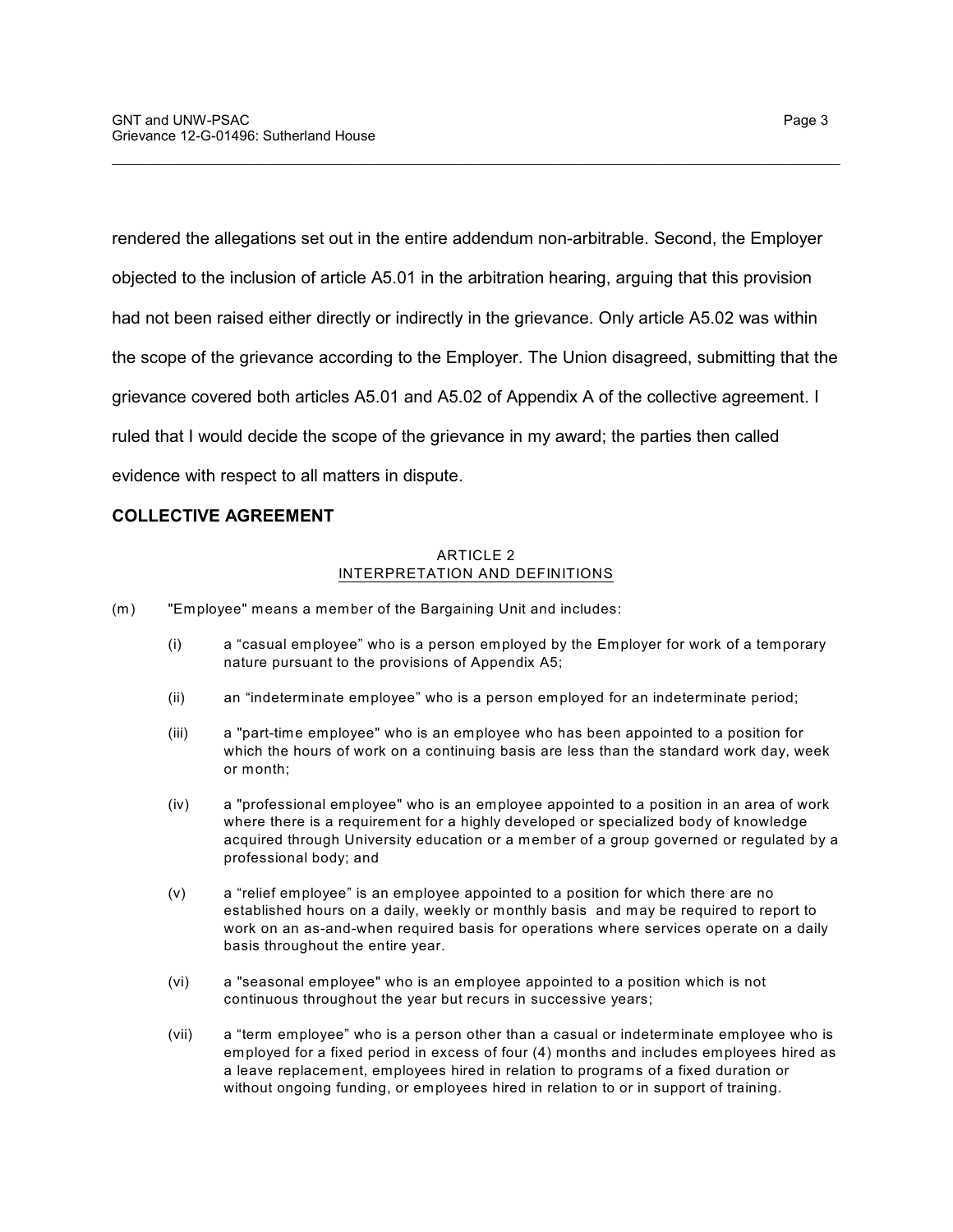#### APPENDIX A5 CASUAL EMPLOYEES

\_\_\_\_\_\_\_\_\_\_\_\_\_\_\_\_\_\_\_\_\_\_\_\_\_\_\_\_\_\_\_\_\_\_\_\_\_\_\_\_\_\_\_\_\_\_\_\_\_\_\_\_\_\_\_\_\_\_\_\_\_\_\_\_\_\_\_\_\_\_\_\_\_\_\_\_\_\_

A5.01 The Employer shall hire casual employees for a period not to exceed four (4) months of continuous employment in any particular department, board or agency.

W here the Employer anticipates that the period of temporary employment to be in excess of four (4) months, the employee shall be appointed on a term basis and shall be entitled to all the provisions of the Collective Agreement from the first day of his/her employment.

A5.02 The Employer shall ensure that a series of casual employees will not be employed in lieu of establishing a full-time position or filling a vacant position.

An employee will not be hired as a casual employee to perform the same job as the employee performs in the employee's position. Any hours in excess of or outside of the employee's regularly scheduled hours of work in the same job shall be paid as overtime.

An employee who is on leave for greater than 14 calendar days may accept casual employment within the same Authority provided the employee is not performing the tasks within the same facility as their substantive position.

The Employer shall consult with the Union before a former casual employee is rehired in a particular division if that former casual employee had worked in that division as a casual employee performing the same duties at any time within the 30 working days immediately preceding the date of rehire.

### **UNION GRIEVANCE**

### **Claim**

The Union of Northern Workers hereby files a grievance on behalf of employees of Sutherland House under authority of Article 37 of the Collective Agreement, any other related Articles of the Collective Agreement, pertinent legislation, and/or regulations, policies and past practices.

#### **Request**

- 1. A declaration that the Employer has misinterpreted, misapplied, and/or violated the Collective Agreement.
- 2. To be made whole in all respects without restriction, including being awarded interest on monies owing or made part of the redress, and further to be awarded monetary damages.
- 3. Any other remedy that is deemed just to address the concerns that present and as are disclosed through the evidence the Union will adduce at any stage of the grievance process, including arbitration.
- 4. Cease the practice of using casuals in order to avoid offering full-time positions.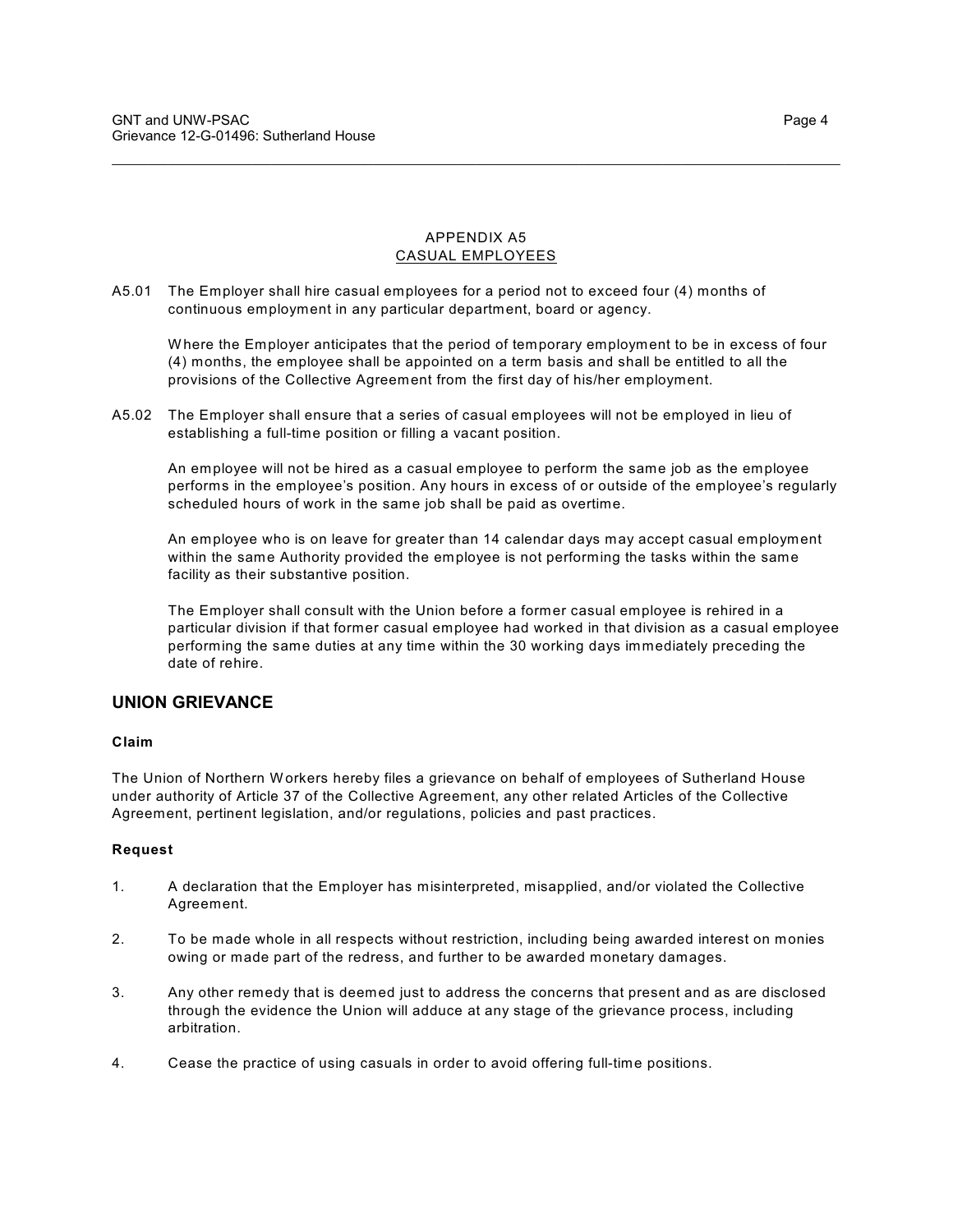#### **Details**

The Union alleges that the Employer has violated the Collective Agreement by using a series of casuals in lieu of establishing full time positions at Sutherland House.

\_\_\_\_\_\_\_\_\_\_\_\_\_\_\_\_\_\_\_\_\_\_\_\_\_\_\_\_\_\_\_\_\_\_\_\_\_\_\_\_\_\_\_\_\_\_\_\_\_\_\_\_\_\_\_\_\_\_\_\_\_\_\_\_\_\_\_\_\_\_\_\_\_\_\_\_\_\_

The details of concern to the Union also include matters enumerated on the addendum to the grievance form.

#### **Addendum to Grievance Form**

The details of fact to be advanced through this grievance include, to the extent disclosed through the evidence to be tendered at the grievance hearing or arbitration, the following:

- 1. The Employer's action or treatment of the Grievor is contrary to the provisions of the Collective Agreement and/or the legislation that applies to this territory.
- 2. The Employer has failed to observe the discipline process or the grievance procedure in the manner prescribed in the Collective Agreement, or in the Human Resources Manual, or in past practice and procedure, and/or is contrary to the rules of natural justice.
- 3. The Employer has by its actions violated occupational health and safety protocol as set out in policy, practice, or legislation.
- 4. The Employer has failed in its dealing with the Grievor to observe the rights of the Union in terms of notice, representational rights, concurrence, or consent to a course of action.
- 5. The Employer's action is unwarranted, untimely, and to the prejudice of the Grievor.
- 6. The Employer has failed to provide full disclosure to the Grievor and not permitted the Grievor the ability to make a full answer, with or without the assistance of the Union.
- 7. The Employer has failed in its obligation to accommodate the Grievor and has thereby discriminated against the Grievor contrary to the Collective Agreement and/or the legislation applicable to the Northwest Territories.

### **EVIDENCE**

The Union called two witnesses: Ms. Lynette Blesse, a shelter worker at Sutherland

House, and Ms. Roxanna Baisi, Director of Member Services for the Union. Two witnesses

testified on behalf of the Employer: Mr. Blair Chapman, Director of Administration, GNT, and

Ms. Phyllis Mawdsley, CEO, Fort Smith Health and Social Authority. Five exhibits were tendered

at the outset and during the course of the hearing: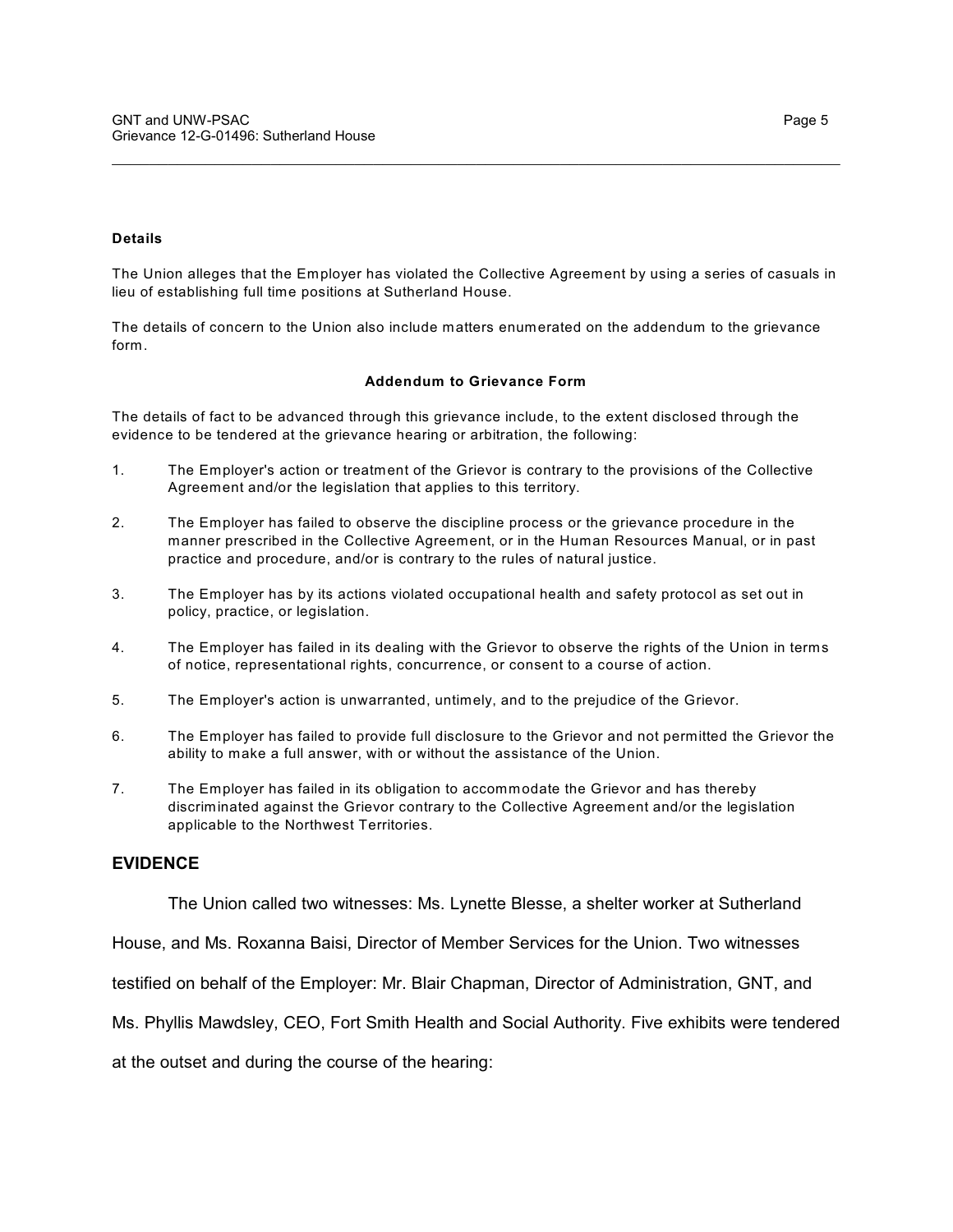- 1. Collective agreement, expiring March 31, 2016.
- 2. Binder of documents, Tabs 1 22.
- 3. Letter from S. Bassi-Kellett, Deputy Minister, GNT, to T. Parsons, President, UNW, July 16, 2013.

\_\_\_\_\_\_\_\_\_\_\_\_\_\_\_\_\_\_\_\_\_\_\_\_\_\_\_\_\_\_\_\_\_\_\_\_\_\_\_\_\_\_\_\_\_\_\_\_\_\_\_\_\_\_\_\_\_\_\_\_\_\_\_\_\_\_\_\_\_\_\_\_\_\_\_\_\_\_

- 4. Letter to S. Bassi-Kellett, Deputy Minister, GNT, from T. Parsons, President, UNW, August 12, 2013.
- 5. Requests for Proposals, Management and Operation of Sutherland House, February 7, 2008 - March 24, 2014.

Very little of the material facts were in dispute. Sutherland House is a Fort Smith women's shelter that provides housing and refuge for women in crisis. Like other women's shelters in the Northwest Territories, Sutherland House was expected to be run by a nongovernment organization (or "NGO") under a contract with the territorial government. Ms. Mawdsley, who was Director of Fort Smith Social Programs at the material time, explained that under this arrangement employees of the shelter would be employees of the NGO rather than government employees. Sutherland House was operated by an the YWCA until 2008, but the YWCA's priorities changed and it declined to renew its contract to operate Sutherland House. Ms. Mawdsley testified that rather than let Sutherland House close down, the government made the decision to operate the facility on a temporary basis while it looked for an NGO to assume responsibility. In her view, had the government not taken over operations, Sutherland House would have had to close.

It was not until 2014 that the government was able to relinquish its operational control of Sutherland House. Entered into evidence were twelve Request for Proposals issued by the territorial government between 2008 and 2014 to recruit an NGO to manage and operate Sutherland House (exhibit 5). Ms. Mawdsley stated that she and other senior administrators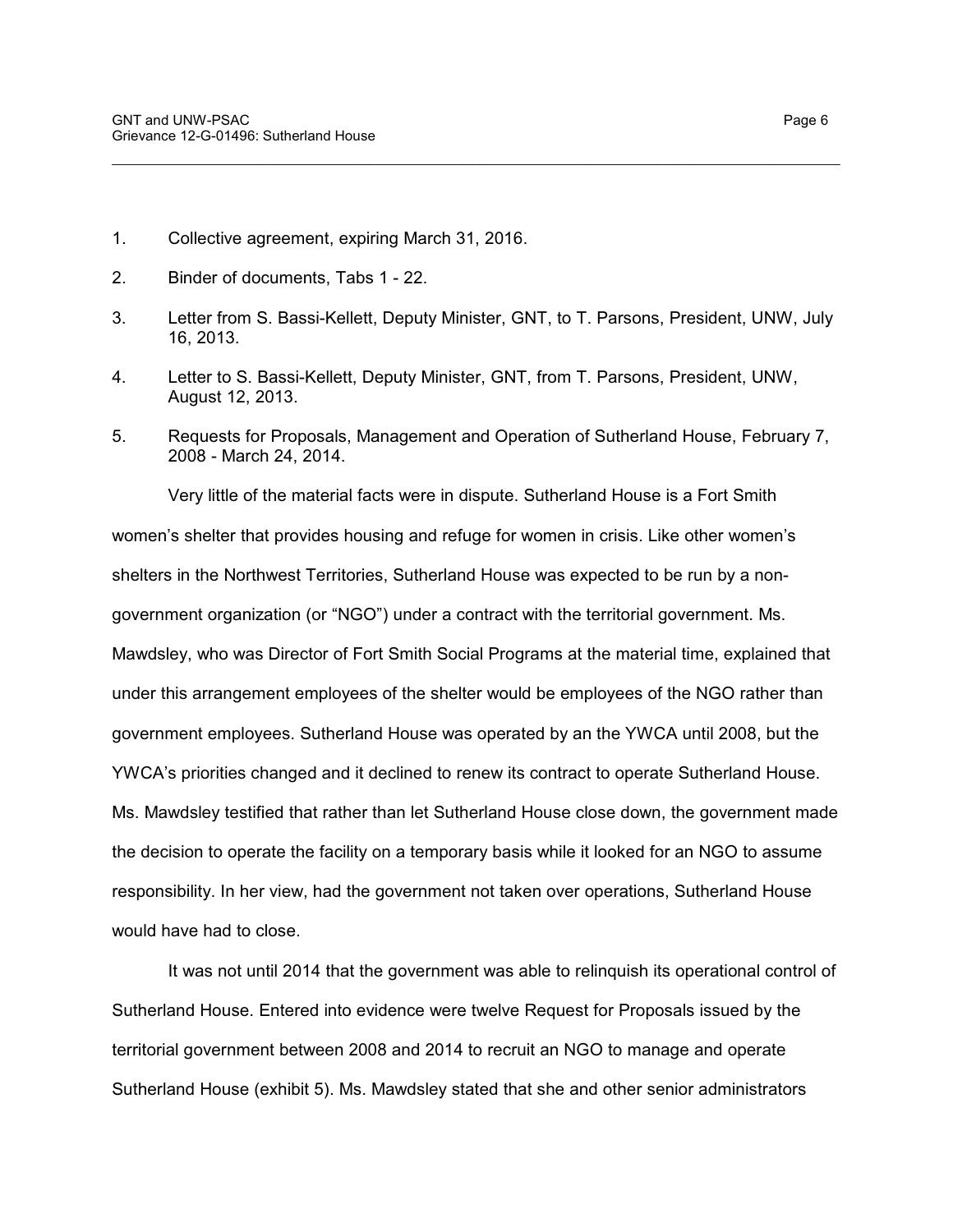were optimistic that an operator would eventually be found, but also looked at other options. These included establishing a local board or society in Fort Smith to take over Sutherland House, working closely with the YWCA to see if it could re-assume operating responsibility, and developing a business case, complete with budget, organizational structure (exhibit 2-18), and job descriptions (exhibit 2-19), for the government itself to absorb Sutherland House into the public service. Ms. Mawdsley said that absorption of Sutherland House by the government never materialized because of financial constraints. However, efforts to attract the YWCA eventually came to fruition and it took over Sutherland House operations in 2014. Sutherland House staff now are employed by the YWCA.

\_\_\_\_\_\_\_\_\_\_\_\_\_\_\_\_\_\_\_\_\_\_\_\_\_\_\_\_\_\_\_\_\_\_\_\_\_\_\_\_\_\_\_\_\_\_\_\_\_\_\_\_\_\_\_\_\_\_\_\_\_\_\_\_\_\_\_\_\_\_\_\_\_\_\_\_\_\_

In the meantime, Ms. Mawdsley testified, Sutherland House had to be staffed. Because the government's operation of Sutherland House was seen as temporary, casual employees were hired on four month contracts. When the four month term of each contract ended, the employees were re-hired for another four month casual contract. After the first four months, each casual employee received the same collective agreement benefits as regular employees, backdated to the first day of casual employment. After six months, casual employees became eligible for the pension plan.

The position of the GNT is set out in its response to the grievance on October 23, 2012 as follows (exhibit 2-21):

Historically, Sutherland House has been operated by a non-government organization (NGO). The Authority [Fort Smith Health and Social Services Authority] assumed the operations of Sutherland House on an interim basis while it sought an NGO to once again assume this role. The Employer has issued a number of Requests for Proposals (RFP's) in this regard and has unfortunately, received no response to date from any individual(s) or organizations in terms of assuming responsibilities for this operation.

In an effort to keep Sutherland House operational, the Authority offered casual employment contracts to individuals until such time as an NGO could be found to manage the day-to-day obligations of this facility on a long term basis. It was never the intention of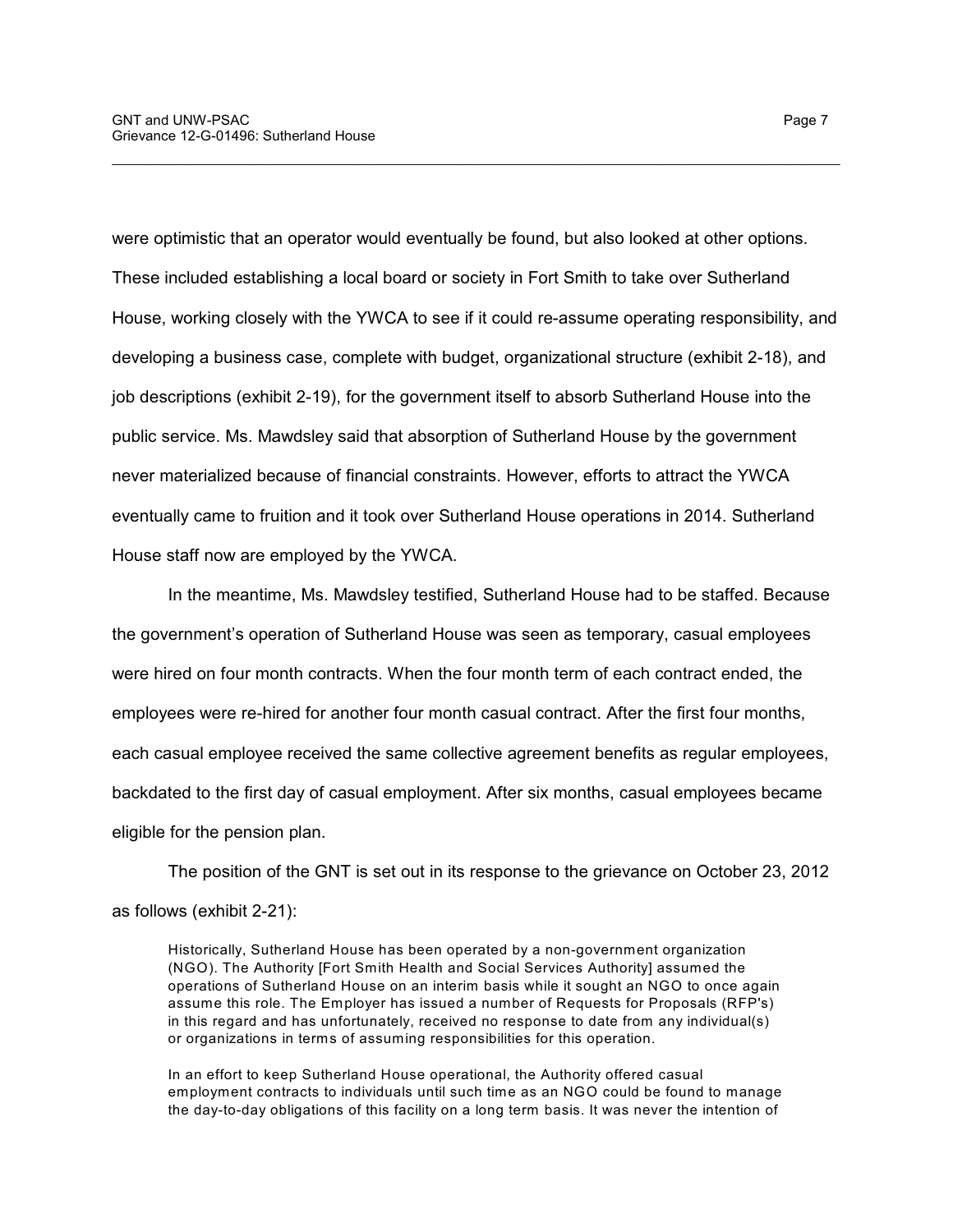the Authority to assume permanent responsibility of Sutherland House. W ith that said, given the difficulty the Employer has experienced in finding a NGO, the Authority is preparing a submission to absorb Sutherland House into its core operations effective April 1, 2013.

\_\_\_\_\_\_\_\_\_\_\_\_\_\_\_\_\_\_\_\_\_\_\_\_\_\_\_\_\_\_\_\_\_\_\_\_\_\_\_\_\_\_\_\_\_\_\_\_\_\_\_\_\_\_\_\_\_\_\_\_\_\_\_\_\_\_\_\_\_\_\_\_\_\_\_\_\_\_

Provided the submission is approved, the Authority will then have the ability to staff the facility on an indeterminate basis. Until such time however, the Employer is not a position to offer full-time indeterminate employment.

In cross-examination, Ms. Mawdsley stated that the GNT Department of Human Resources handled the staffing and the casual contracts. She was unable to say why there were gaps of several days between the end of one casual contract and the start of the next contract for the same employee. When asked why Sutherland House casual employees were not put into full time, indeterminate positions, Ms. Mawdsley responded that no full time positions existed within the public service into which Sutherland House employees could be placed and there was no budget to create such positions.

Mr. Chapman was Manager, Human Resources, with the territorial government at the material time. He testified that under the *Public Service Act* the only way that a casual employee can become a full time, or indeterminate, employee is through a formal open job competition into a numbered position or a direct appointment through cabinet. All indeterminate appointments must be into funded numbered positions. In contrast, according to Mr. Chapman, casual employees can be hired through a much less formal process for up to four month at a time under the collective agreement. Casual employees can be used in situations of sudden and unexpected need, to cover absences or illness, and for specific projects.

Mr. Chapman had limited knowledge of the details of Sutherland House's use of casuals between 2008 and 2014 or the circumstances of particular employees. He agreed that article A5.02 precluded using a series of casual employees instead of a full time employee, but added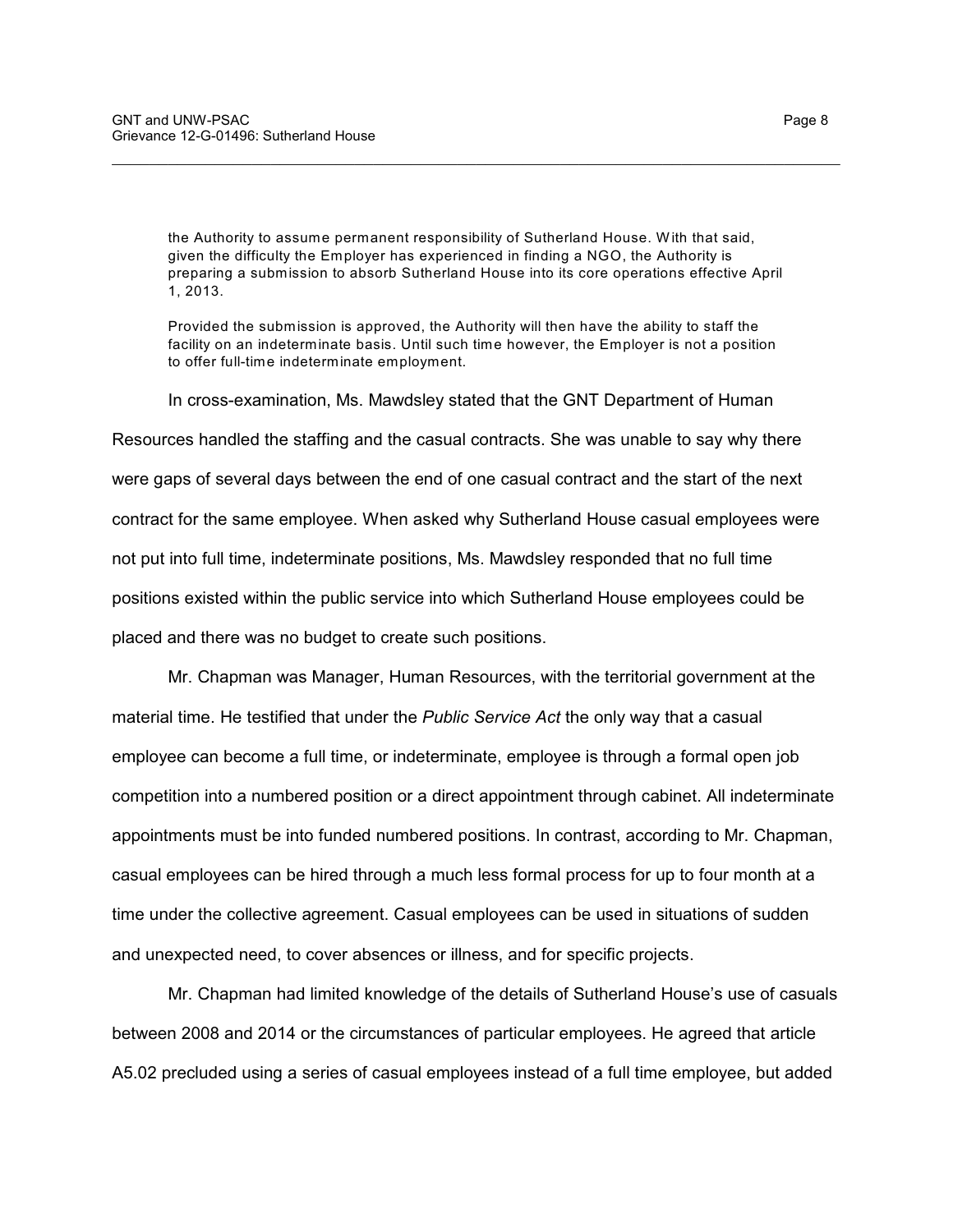that the specific context of any given situation would determine how that provision was implemented. He was referred to the definition of casual and term employee under article 2.01(m) of the collective agreement. According to Mr. Chapman, a casual employee who works longer than four months still remains a casual employee but is treated as a term employee without a numbered position within the public service. Such an employee will receive the benefits specified under the collective agreement and is eligible for the pension plan if he or she works at least 22 hours per week. He indicated that the GNT followed an arbitration decision of Thomas Jolliffe in regard to the term status of casual employees: *Northwest Territories and Union of Northern Workers [Misuse of Casuals]* (2004) CLAD No. 542 (Jolliffe). As well, since a casual employee cannot be hired for more than one year, a break in service is built into the casual contract renewal process. In his view, these short service breaks did not have any pension implications.

\_\_\_\_\_\_\_\_\_\_\_\_\_\_\_\_\_\_\_\_\_\_\_\_\_\_\_\_\_\_\_\_\_\_\_\_\_\_\_\_\_\_\_\_\_\_\_\_\_\_\_\_\_\_\_\_\_\_\_\_\_\_\_\_\_\_\_\_\_\_\_\_\_\_\_\_\_\_

Ms. Blesse was hired as a casual shelter worker in Sutherland House in May 2010 by the GNT (exhibit 2-1). She subsequently received 14 more casual contracts (exhibits 2-2 to 2- 15) until October 2014. At that time the YWCA assumed operational control of the facility and she became an employee of the YWCA. While some of the casual contracts are contiguous, with the subsequent contract starting the day after the previous one ended, others have small breaks of several days between the end date of the expiring contract and the beginning of the next contract. The contracts all specify a start date, end date, and termination date, the termination date being the day after the end date. For example, Ms. Blesse's third casual contract began December 1, 2010 with an end date of March 31, 2011 and a termination date of April 1, 2011 (exhibit 2-3). Her next casual contract had a start date of April 1, 2011 (exhibit 2-4). After the first contract, Ms. Blesse was placed in pay range 1, gradually moving up the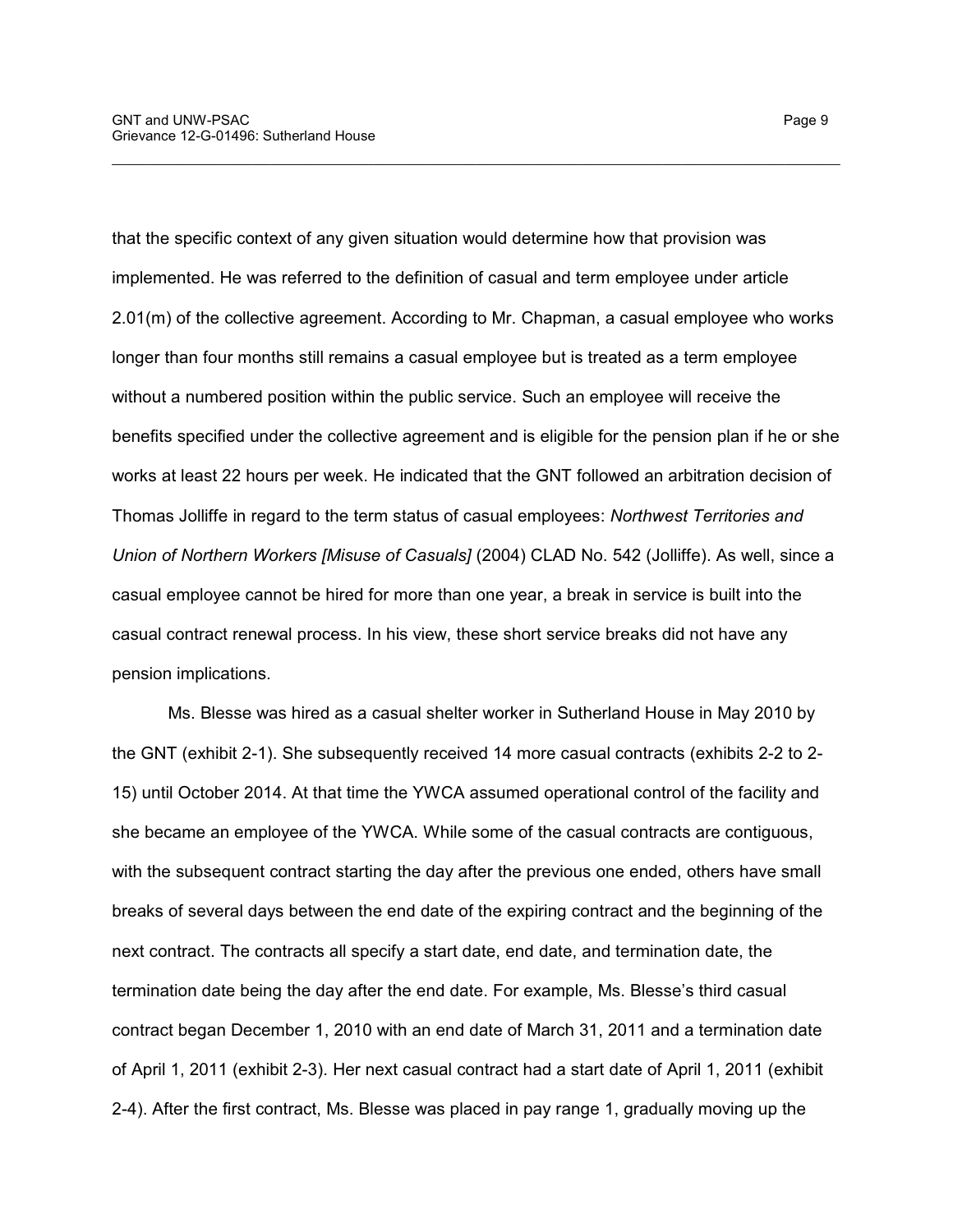step pay grid with each contract. Her hours increased from around 20 hours per week at the outset to 40 hours per week by the third casual contract. In August 2013, her hours were reduced to "as needed" apparently because of her sick leave record.

\_\_\_\_\_\_\_\_\_\_\_\_\_\_\_\_\_\_\_\_\_\_\_\_\_\_\_\_\_\_\_\_\_\_\_\_\_\_\_\_\_\_\_\_\_\_\_\_\_\_\_\_\_\_\_\_\_\_\_\_\_\_\_\_\_\_\_\_\_\_\_\_\_\_\_\_\_\_

Ms. Blesse testified that no one ever explained the contracts' pay grades, her benefit entitlement, or why some contracts required her to take a few days off before the start of the next contract. She stated that she accepted the casual contracts because of the very limited employment options in Fort Smith and because she liked the work at Sutherland House. The contracts also provided sick leave, paid vacations, special leave, and eventually pension coverage. Benefits simply were carried over from one contract to another and she never received a Record of Employment at the end of each contract.

Ms. Blesse recalled a staff meeting where managers were asked about why employees could not be hired on an indeterminate basis. She said the staff were told that the casual contracts would continue until an NGO took over the operations of Sutherland House. She stated that the casual contracts increased her stress level because of the uncertainty over renewal.

The final witness was Ms. Baisi who testified that the grievance was filed because casual contracts were used for a period of six years. The grievance was filed by the Union's Fort Smith representative and used a standard template with language common to all grievances. In the "Request" section only Item # 4 was specific to the current grievance. She agreed that the wording in the "Details" section mirrors article A5.02 of the collective agreement. In her view, article A5.01 was raised through Requests 2 & 3 and the broad wording of the claim section. She acknowledged that wording specific to article A5.01 was not included in the grievance and that the "grievance was not perfectly worded". Ms. Baisi stated that it was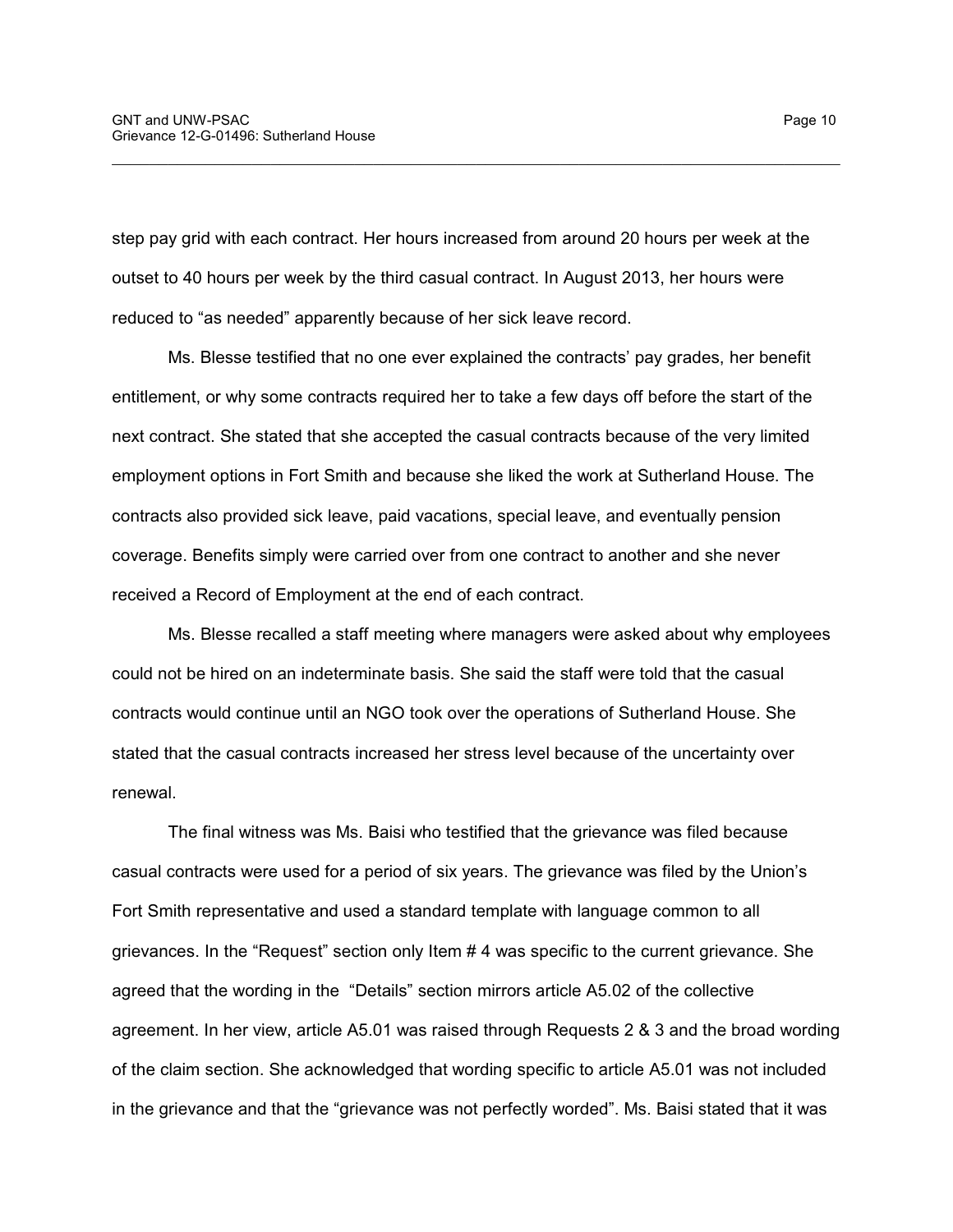the Union's intention that the grievance cover both A5.01 and A5.02. The addendum also used standard (or boilerplate) language to preclude the Employer from objecting to the introduction of evidence that was discovered after the submission to arbitration.

\_\_\_\_\_\_\_\_\_\_\_\_\_\_\_\_\_\_\_\_\_\_\_\_\_\_\_\_\_\_\_\_\_\_\_\_\_\_\_\_\_\_\_\_\_\_\_\_\_\_\_\_\_\_\_\_\_\_\_\_\_\_\_\_\_\_\_\_\_\_\_\_\_\_\_\_\_\_

With respect to the merits of the grievance, Ms. Baisi testified that Ms. Blesse and other casuals like her should have been appointed to a numbered term position in the public service after working as a casual employee for more than four months. Under article A5.02, Ms. Baisi stated that casual employees cannot be used to avoid creating a full time position - in her opinion, that is precisely what occurred with Sutherland House.

In cross-examination, Ms. Baisi conceded that there was no language in the grievance that mirrored article A5.01 and no language suggesting that Sutherland House casual employees were not receiving the benefits to which they were entitled under the collective agreement. She agreed that the Employer had requested particulars but could not say what had been provided since she was not directly involved in the processing of the grievance; it had been handled by the local representative in Fort Smith.

### **UNION ARGUMENT**

The Union argued that the grievance was clearly about the use of casual employees at Sutherland House and it was obvious from the evidence that both articles A5.01 & A5.02 were engaged. It acknowledged that the wording of the grievance was more specific to A5.02 but took the position that a liberal and flexible interpretation of the grievance document was appropriate. The Union also submitted that there was no evidence of prejudice to the Employer of having article A5.01 addressed in the arbitration.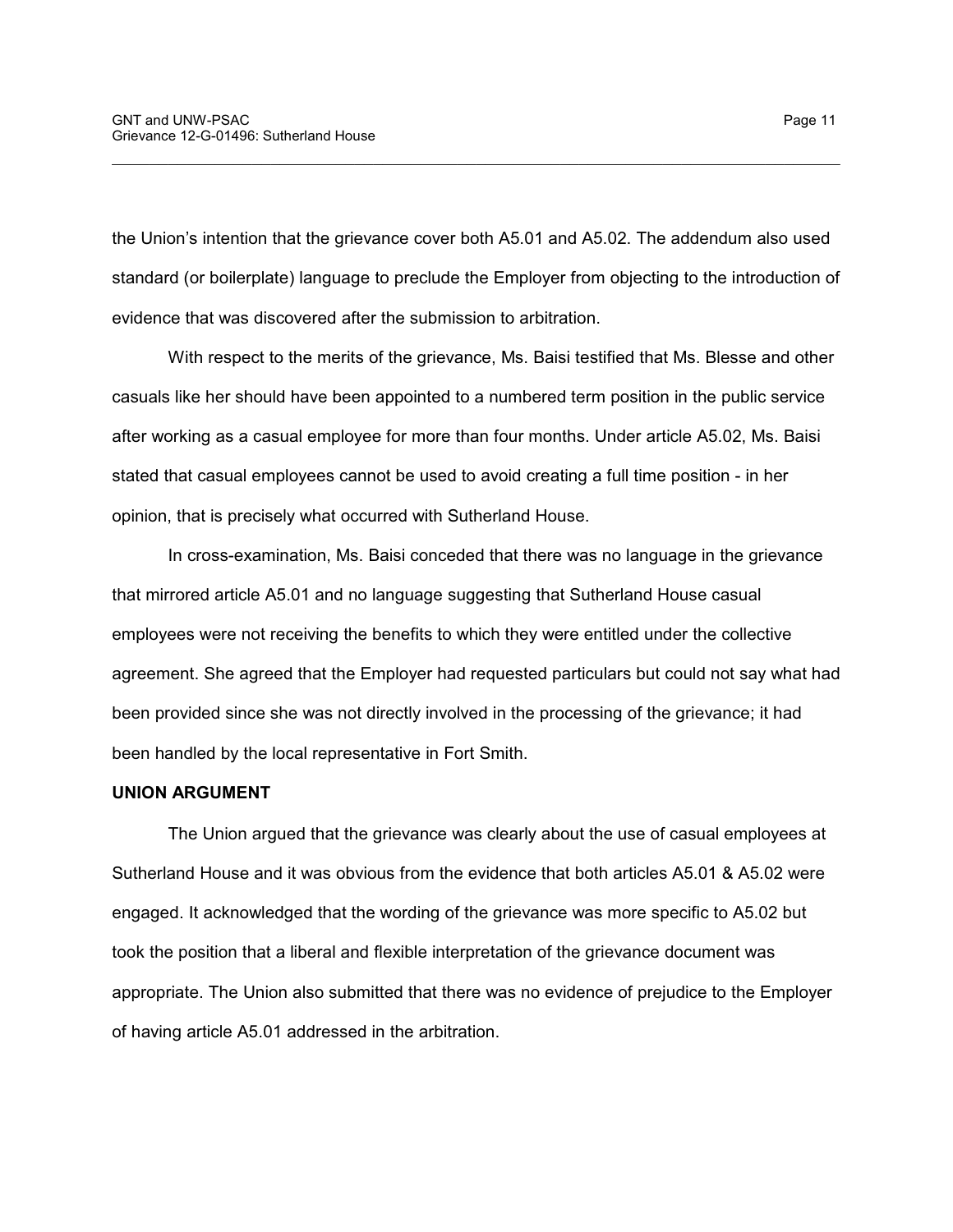In the Union's submission the proper compensation of casual employees under article A5.01 had been a longstanding issue between the parties and that the interests of labour relations would be well served by having the award address this issue. The Union pointed to a recent arbitration award between the two parties: *Government of the Northwest Territories and Union of Northern Workers [Ferry Service]* (2013) Unreported (Holden). Article A5.01 had not been expressly mentioned in the grievance document, but the arbitrator still found that the Union was entitled to seek relief for the GNT's failure to provide contractual benefits to casual employees. The Union argued that it was looking for the same remedy pursuant to A5.01 in the current case and suggested that a careful review of Ms. Blesse's term contracts and her evidence would show that she was not receiving the term benefits to which she was entitled. It asked that employment records be assessed and that employees receive any compensation to which they had been rightfully entitled: *Government of the Northwest Territories and Union of Northern Workers [Holiday Pay]* (2007) NWTLAA No. 1 (Jolliffe) and *Government of the Northwest Territories and Union of Northern Workers [Pay Step]* (2009) NWTLAA No. 2 (Moreau). The Union made it clear that it was not seeking actual appointments to the public service.

\_\_\_\_\_\_\_\_\_\_\_\_\_\_\_\_\_\_\_\_\_\_\_\_\_\_\_\_\_\_\_\_\_\_\_\_\_\_\_\_\_\_\_\_\_\_\_\_\_\_\_\_\_\_\_\_\_\_\_\_\_\_\_\_\_\_\_\_\_\_\_\_\_\_\_\_\_\_

With respect to article A5.02, the Union argued that the language was very clear that a series of casual contracts could not be used as a way of avoiding the establishment of full time positions. The evidence was uncontroverted, the Union contended, that the Employer had in fact used multiple casual contracts rather than create full time positions. The reasonableness of its approach was not relevant; according to the Union the language of A5.02 was mandatory and unmodified by words such as "reasonable", contrary to use of the words "reasonable" or "reasonable effort" elsewhere in the collective agreement. In the case of Ms. Blesse, she was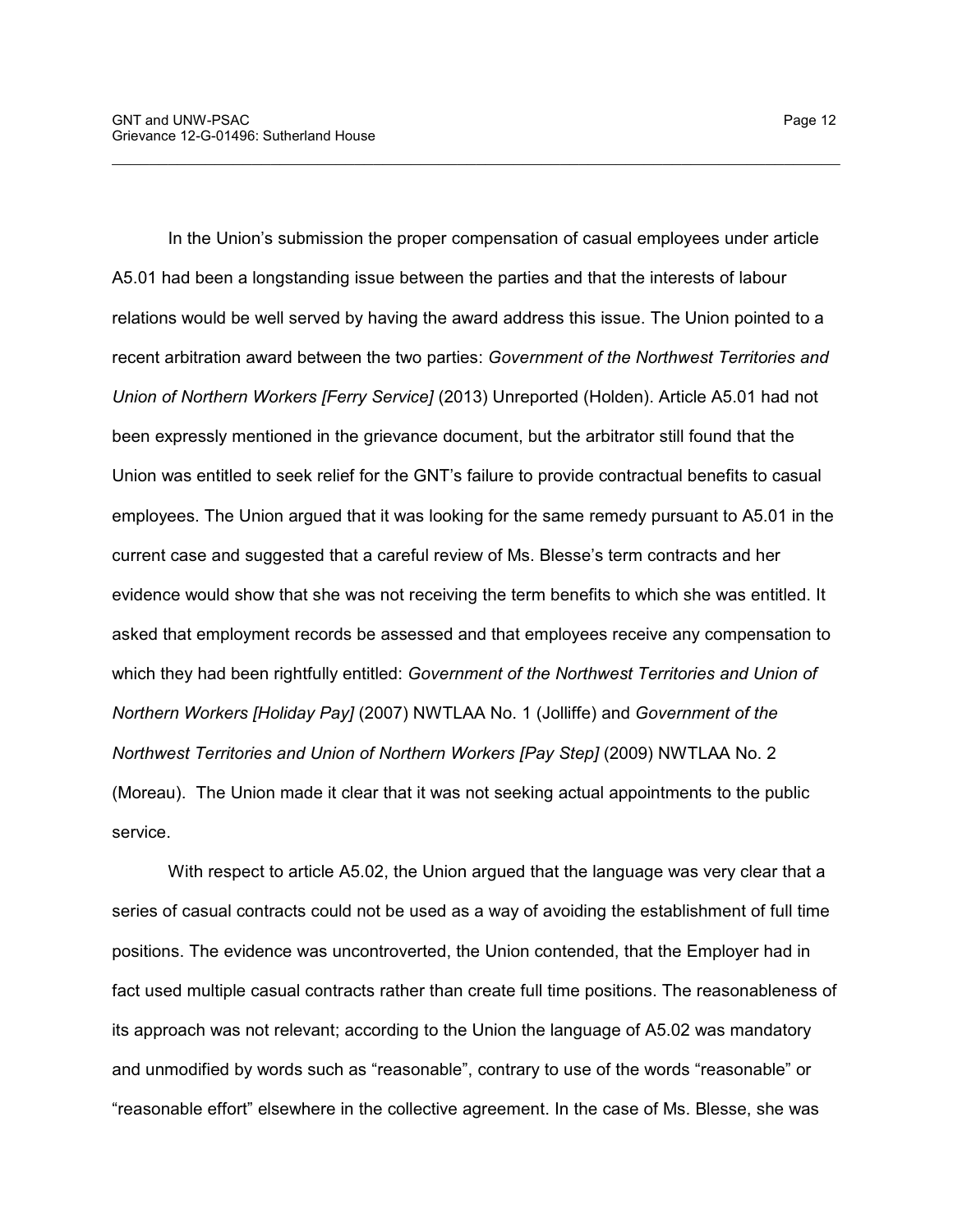given a series of casual contracts over a four year period. Even if the GNT's direct operation of Sutherland House was meant to be temporary, that is not what in fact occurred. There were repeated violations of article A5.02 as a result.

\_\_\_\_\_\_\_\_\_\_\_\_\_\_\_\_\_\_\_\_\_\_\_\_\_\_\_\_\_\_\_\_\_\_\_\_\_\_\_\_\_\_\_\_\_\_\_\_\_\_\_\_\_\_\_\_\_\_\_\_\_\_\_\_\_\_\_\_\_\_\_\_\_\_\_\_\_\_

The Union disagreed that the Employer was faced with only two options – use casuals or close Sutherland House. Characterizing this approach as a "false dichotomy", it was submitted that the Employer never considered that the continued use of casuals violated A5.02. According to the Union, the evidence showed that the GNT had the option of creating indeterminate positions to staff Sutherland House but chose not to do so. It requested a declaration that the Employer had breached article A5.02. In support of this position, the Union cited: *Commissioner of the Northwest Territories and Northwest Territories Public Service Association [Casual Employees]* (1982) Unreported (Chertkow).

### **EMPLOYER ARGUMENT**

The Employer objected to the inclusion of article A5.01 or any of the addendum items as part of the grievance. With respect to the addendum, it was noted that the Employer had requested but never received any particulars. The boilerplate language of the addendum items was vague and sweeping, and in the absence of particulars, the Employer submitted that the addendum could not be used to bootstrap article A5.01.

The Employer characterized article A5.01 as distinct from article A5.02. It was argued that article A5.01 was not referenced at all in the grievance documents either expressly or, as was the case for article A5.02, through language that made it plain that article A5.01 was being grieved. No particulars relevant to article A5.01 were provided, despite requests from the Employer. Thus, article A5.01 was being raised for the first time through the arbitration hearing,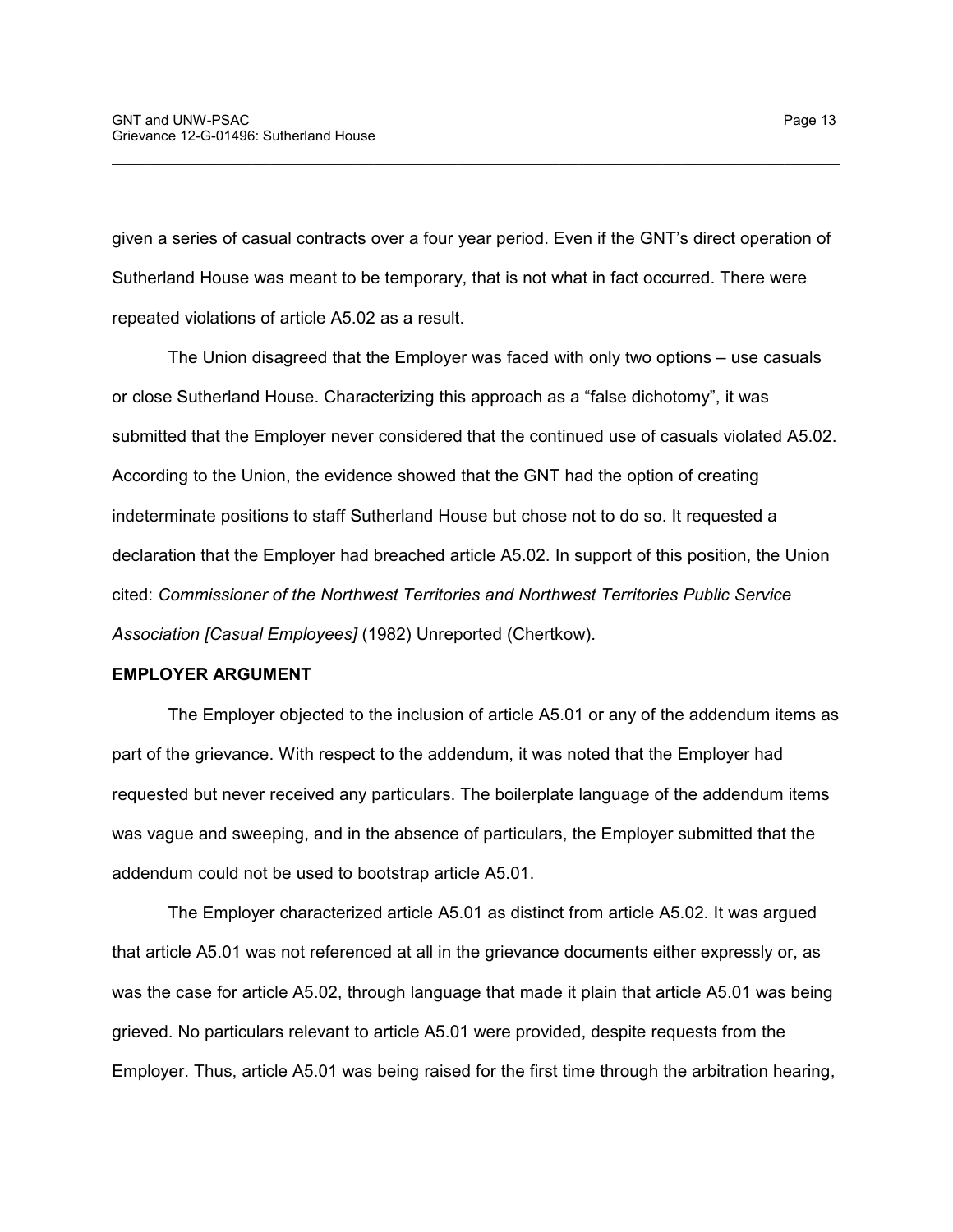an approach that rendered it inarbitrable: *Government of the Northwest Territories and Union of Northern Workers* (2011) NWTSC 32.

\_\_\_\_\_\_\_\_\_\_\_\_\_\_\_\_\_\_\_\_\_\_\_\_\_\_\_\_\_\_\_\_\_\_\_\_\_\_\_\_\_\_\_\_\_\_\_\_\_\_\_\_\_\_\_\_\_\_\_\_\_\_\_\_\_\_\_\_\_\_\_\_\_\_\_\_\_\_

With respect to the merits of the article A5.02 grievance, the Employer argued that full time or indeterminate jobs can only be created through the procedures in the *Public Service Act*. An arbitrator lacks the authority, according to the Employer, to force the GNT to create positions: *Minister Responsible for the Public Service Act and the Union of Northern Workers [Tessier]* (2002) Unreported (Jolliffe); and *Government of the Northwest Territories and Union of Northern Workers [Misuse of Casuals]* (2004) CLAD No. 542 (Jolliffe). In the current case, the Employer submitted that the evidence showed that the GNT had acted in good faith. Faced with the impending closure of a women's shelter, the GNT had kept Sutherland House open by operating the facility itself for what it expected to be a temporary situation.

The Employer recognized that the temporary operation proved to be longer than anticipated, but reiterated that the approach was the most reasonable in the circumstances. The Employer drew attention to the language of article A5.01 which expressly permitted the GNT to hire term casuals for periods exceeding four months as long as the casual employees received the full benefits of the collective agreement. This principle had been articulated by Arbitrator Jolliffe in the *Misuse of Casuals* decision and recently followed by Arbitrator Holden in *Ferry Service*. In *Ferry Service,* casual employees had been used for more than six years and the arbitrator did not find a contract violation. Thus, the Employer submitted the contract expressly contemplated using casual employees for relatively long periods and the fact that it took six years to find a solution to the operations of Sutherland House did not equate to a contract violation.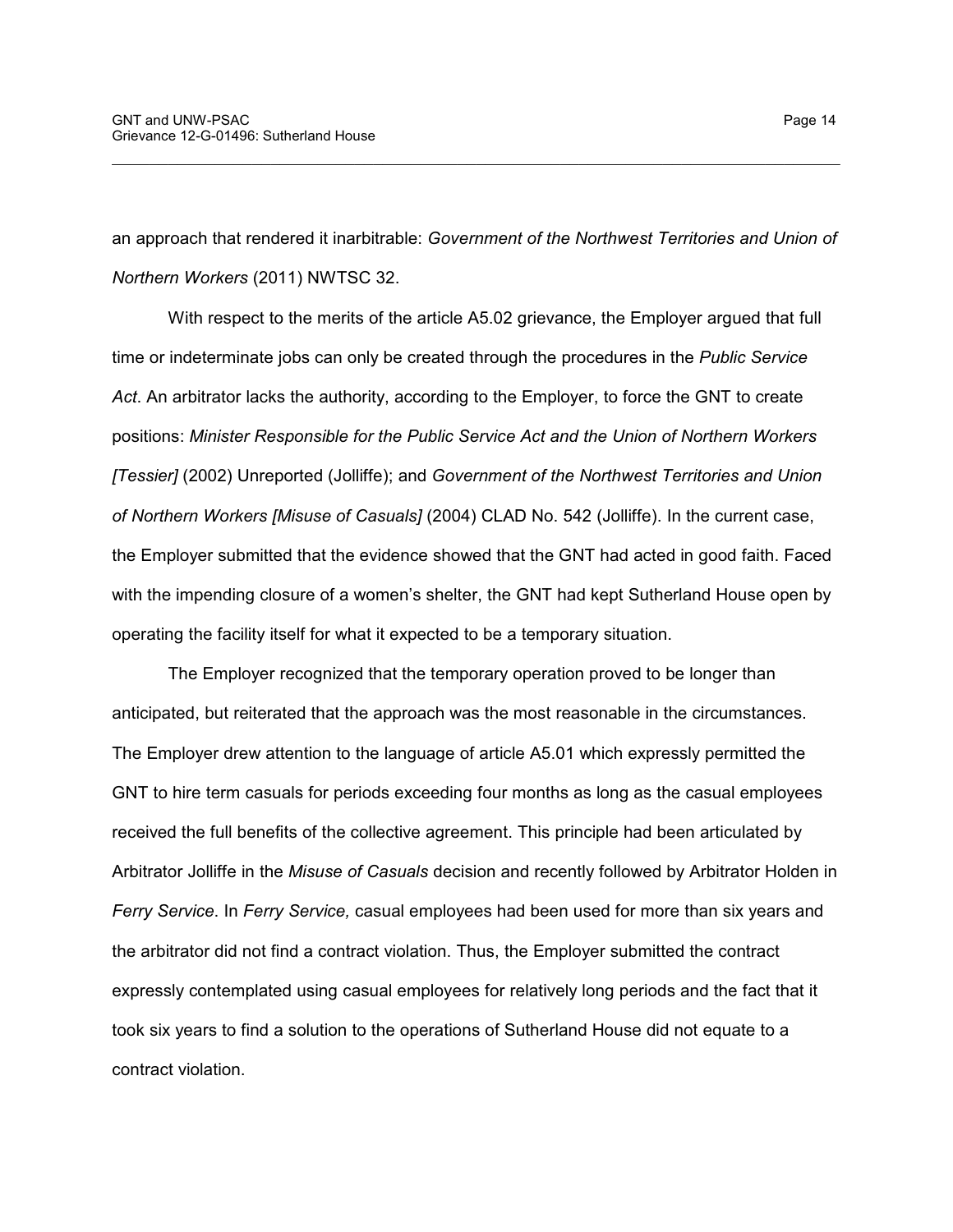In the event the arbitrator did not accept the Employer's preliminary objection with respect to article A5.01, the Employer argued that there had been no violation of that provision. In its submission, the evidence showed that casual employees at Sutherland House had begun receiving all the benefits of the contract after four months of employment and had become eligible for the pension plan after six months. The Employer argued that the Union had not provided any evidence that employees had not been receiving the correct compensation and benefits.

\_\_\_\_\_\_\_\_\_\_\_\_\_\_\_\_\_\_\_\_\_\_\_\_\_\_\_\_\_\_\_\_\_\_\_\_\_\_\_\_\_\_\_\_\_\_\_\_\_\_\_\_\_\_\_\_\_\_\_\_\_\_\_\_\_\_\_\_\_\_\_\_\_\_\_\_\_\_

## **UNION REPLY**

The Union pointed out that each of the previous arbitration decisions dealing with casual employees had been decided on their own specific fact pattern and care must be taken when extrapolating to the current set of facts. With respect to article A5.01, the Union reiterated that the parties were in agreement that casual employees were entitled to the full contractual benefits after four months and the Union was only seeking assurances that these employees had in fact received the compensation and benefits to which they were entitled. The arbitrator in *Ferry Service* had issued a declaration to that effect and the Union was seeking the same remedy in the current case.

### **DECISION**

I begin with the Employer's preliminary objections to the inclusion of the grievance Addendum and article A5.01 in the arbitration. I can quickly dispose of the Addendum issue. By the arbitration hearing, the Union had withdrawn the last six (of seven) items listed in the Addendum that variously alleged health and safety violations, discrimination, disclosure failures, and violations of union representation rights. The only remaining Addendum item is the first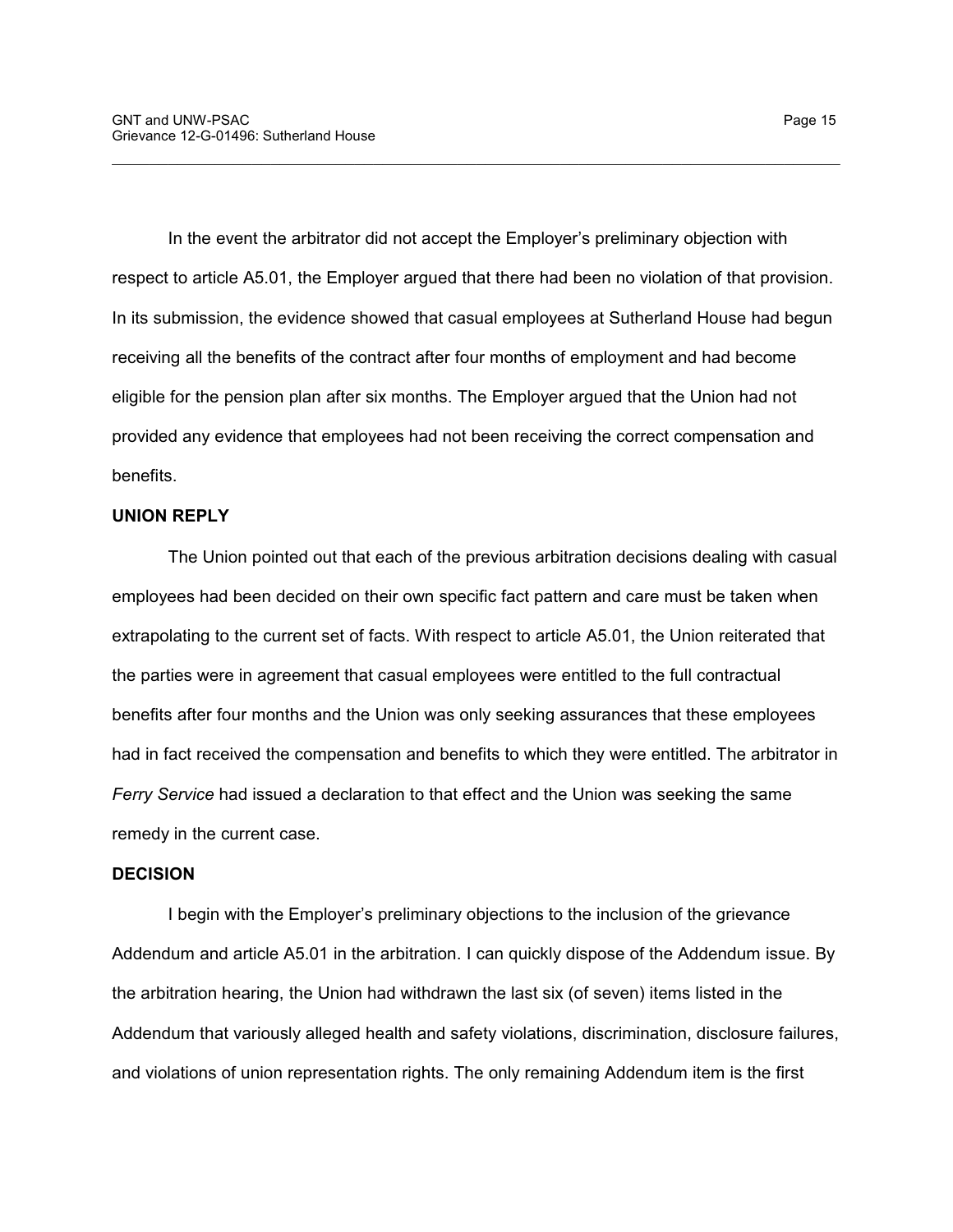item that states that the Employer's actions "were contrary to the collective agreement and/or legislation". Without ruling on the validity or not of the Addendum itself, I simply note that virtually every grievance ever filed, including the current grievance, alleges a contract or statutory violation, making Addendum Item 1 completely redundant. Whether Item 1 of the Addendum is included or excluded as part of the arbitration of the current grievance is irrelevant. It need be given no further consideration.

\_\_\_\_\_\_\_\_\_\_\_\_\_\_\_\_\_\_\_\_\_\_\_\_\_\_\_\_\_\_\_\_\_\_\_\_\_\_\_\_\_\_\_\_\_\_\_\_\_\_\_\_\_\_\_\_\_\_\_\_\_\_\_\_\_\_\_\_\_\_\_\_\_\_\_\_\_\_

Turning to article A5.01, I am satisfied that the Employer's objection that A5.01 is not covered by the current grievance is well founded and should be sustained. Appendix A5 of the collective agreement is devoted to casual employees and it contains provisions that deal with a variety of issues relevant to the employment of casual employees. For example, Article A5.07 addresses the standard hours of work for casual employees and A5.05 specifies bi-weekly pay. My point is that the various provisions in Appendix A, while all dealing with casual employees, have their own specific purposes. A purported violation of one provision of Appendix A does not automatically suggest a violation of another provision of Appendix A.

It is trite law that grievances, notwithstanding the general principle that they are to be interpreted liberally, must still specify the alleged contractual or statutory violation. A plain reading of the grievance document (exhibit 2-20, set out above) does not reveal any allegation with respect to article A5.01. The article is not expressly identified nor does the wording of the grievance mirror, either directly or by implication, the language of article A5.01.

By contrast, although article A5.02 also is not expressly identified in the grievance, the wording of the grievance makes it clear that A5.02 that is being grieved. The first sentence of article A5.02 states: "The Employer shall ensure that a series of casual employees will not be employed in lieu of establishing a full-time position or filling a vacant position". Item 4 in the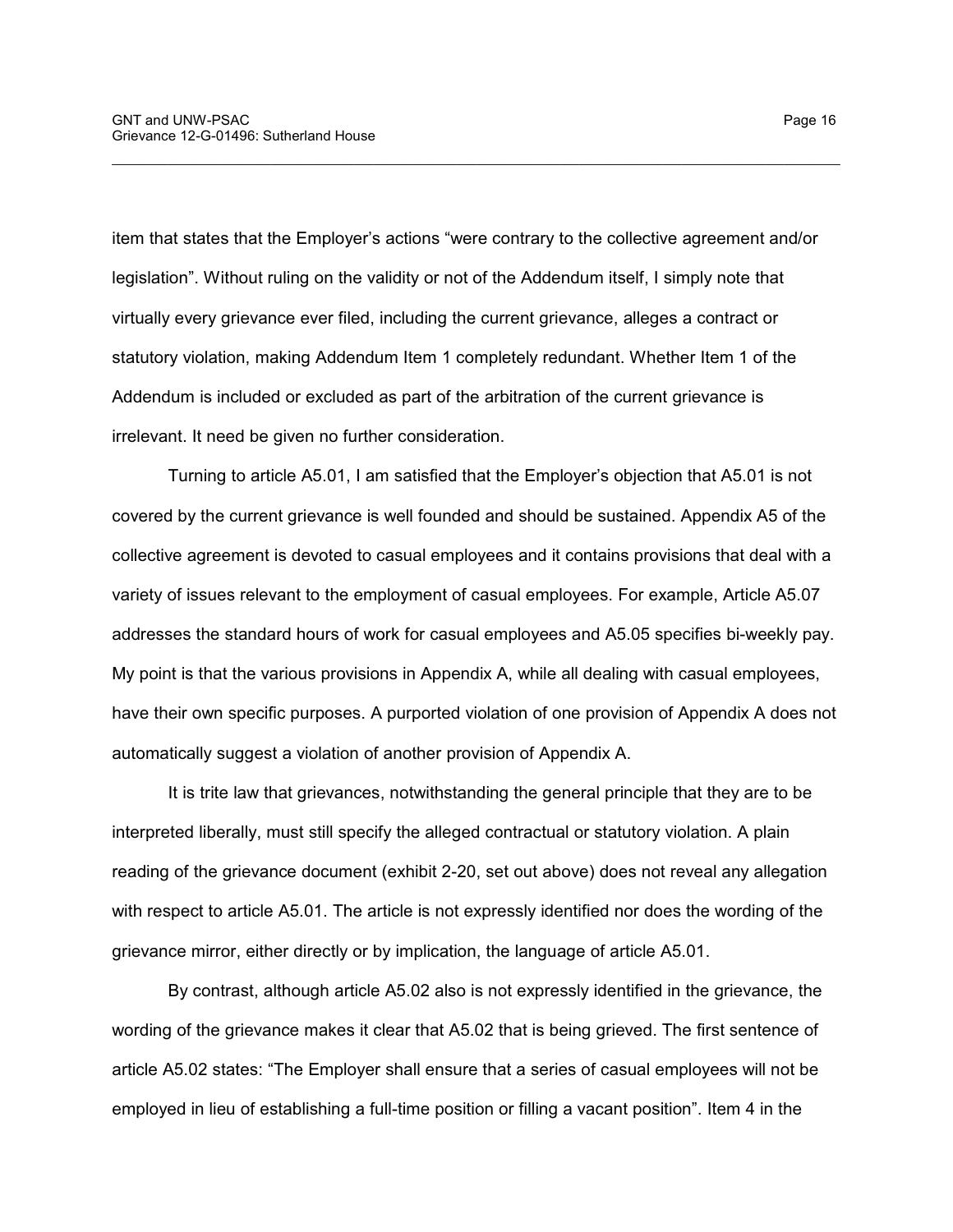grievance "Request" section asks the Employer to "cease the practice of using casuals in order to avoid offering full-time positions" and under "Details" the Union alleges that the Employer "has violated the Collective Agreement by using a series of casuals in lieu of establishing full time positions at Sutherland House" (emphasis added). This wording is almost identical to the language of article A5.02 and there can be no misapprehension about what is being grieved. I note as well that the *Ferry Service* grievance also does not specify a specific provision, but the wording of the first paragraph of the grievance, in its reference to Appendix A5 and term appointments in excess of four months, makes it clear that article A5.01 is engaged.

\_\_\_\_\_\_\_\_\_\_\_\_\_\_\_\_\_\_\_\_\_\_\_\_\_\_\_\_\_\_\_\_\_\_\_\_\_\_\_\_\_\_\_\_\_\_\_\_\_\_\_\_\_\_\_\_\_\_\_\_\_\_\_\_\_\_\_\_\_\_\_\_\_\_\_\_\_\_

There is nothing even vaguely similar in the wording of the current grievance that can draw in article A5.01. While article A5.02 is aimed at preventing the substitution of casual employees for full time employee, article A5.01 addresses the contract rights of casual employees. The first section of A5.01 specifies a maximum of four months of continuous hire for casual employees and the second section indicates that where the period of temporary employment exceeds four months the employee is to be appointed as a term employee and is entitled to all provisions of the collective agreement. There is nothing on the face of the grievance document that suggests that the Union is targeting this article in its grievance. There is no allegation in the grievance that casual contracts have exceeded four months or, if they have exceeded four months, that employees have not been receiving the benefits of the collective agreement. In the absence of any such wording in the grievance, I conclude that the grievance does not cover article A5.01 and I have no jurisdiction to examine the Union's claim that casual employees at Sutherland House have not received the contractual benefits to which they were entitled. I am precluded from adding an entirely new issue that was not raised in the original grievance: *Government of Northwest Territories* (2011) NWTSC 32.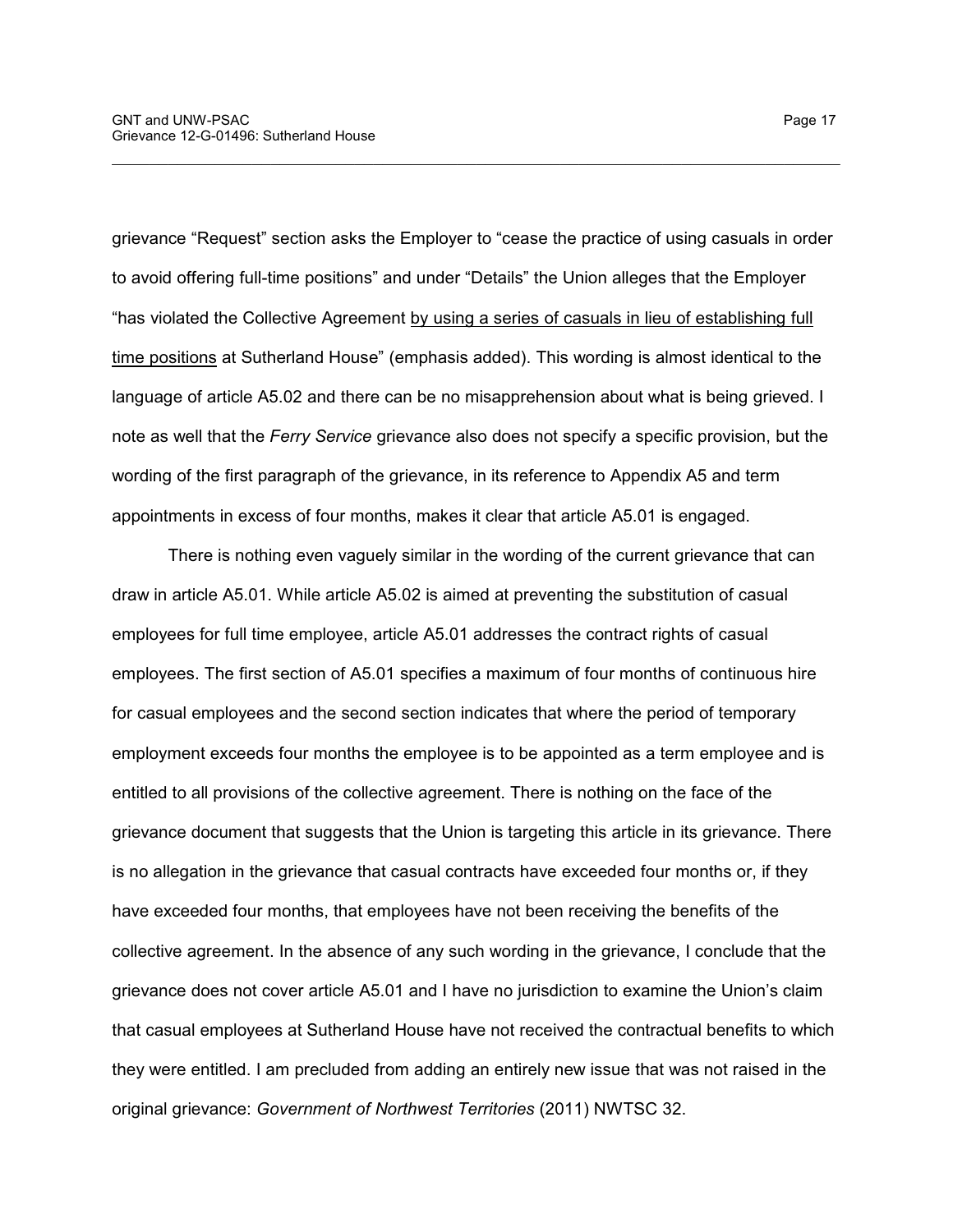I now turn to the merits of the issue that is properly before me – did the Employer violate article A5.02. I was referred to a number of arbitration decisions between these parties (or their predecessors) that dealt with casual employees. Of these, three cases address article A5.02 either directly or indirectly: *Commissioner, Misuse of Casuals,* and *Ferry Service*. The other authorities, such as *Pay Step* and *Tessier*, address aspects of casual employment (such as holiday pay eligibility and probation) that are not directly relevant to the current grievance.

\_\_\_\_\_\_\_\_\_\_\_\_\_\_\_\_\_\_\_\_\_\_\_\_\_\_\_\_\_\_\_\_\_\_\_\_\_\_\_\_\_\_\_\_\_\_\_\_\_\_\_\_\_\_\_\_\_\_\_\_\_\_\_\_\_\_\_\_\_\_\_\_\_\_\_\_\_\_

 The arbitration award that most directly raises article A5.02 is *Commissioner.* While the case was decided in 1982, the language of the material clause (then numbered as A7.02) is identical. In *Commissioner*, the government hired a series of casual employees in the Yellowknife Correctional Centre for approximately nine months after it experienced a delay in funding of some newly created positions and had trouble filling existing full time vacancies. The union grieved a violation of article A7.02. The arbitrator noted that under A7.01 (now A5.01) casual employees can be hired for periods longer than four months, entitling them to the benefits of the contract, as long as it was not for the purpose of circumventing A7.02. Arbitrator Chertkow's analysis is instructive and continues to be relevant (pages 6 & 7):

It would appear on reading the first sentence of Appendix A7.01, that it is a mandatory provision barring the Employer from hiring any casual employee for a period of more than four months. However, Appendix A7.02 which requires the Employer to insure that a series of casual employees will not be employed in lieu of establishing a full time position or filling a vacant position, seems to indicate that there are circumstances where a casual employee could be given continuous employment of more than four months provided that it was not done for the purpose set out in A7.02. The second sentence in A7.01 also appears to modify the strictures of the first sentence because, by implication it recognizes a situation where a casual employee might be employed for a longer period. If it could have been anticipated by the Employer that the period of temporary employment would be in excess of four months, then the casual employee must be appointed for a term certain with all benefits under the Collective Agreement retroactive to his T.O.S. date.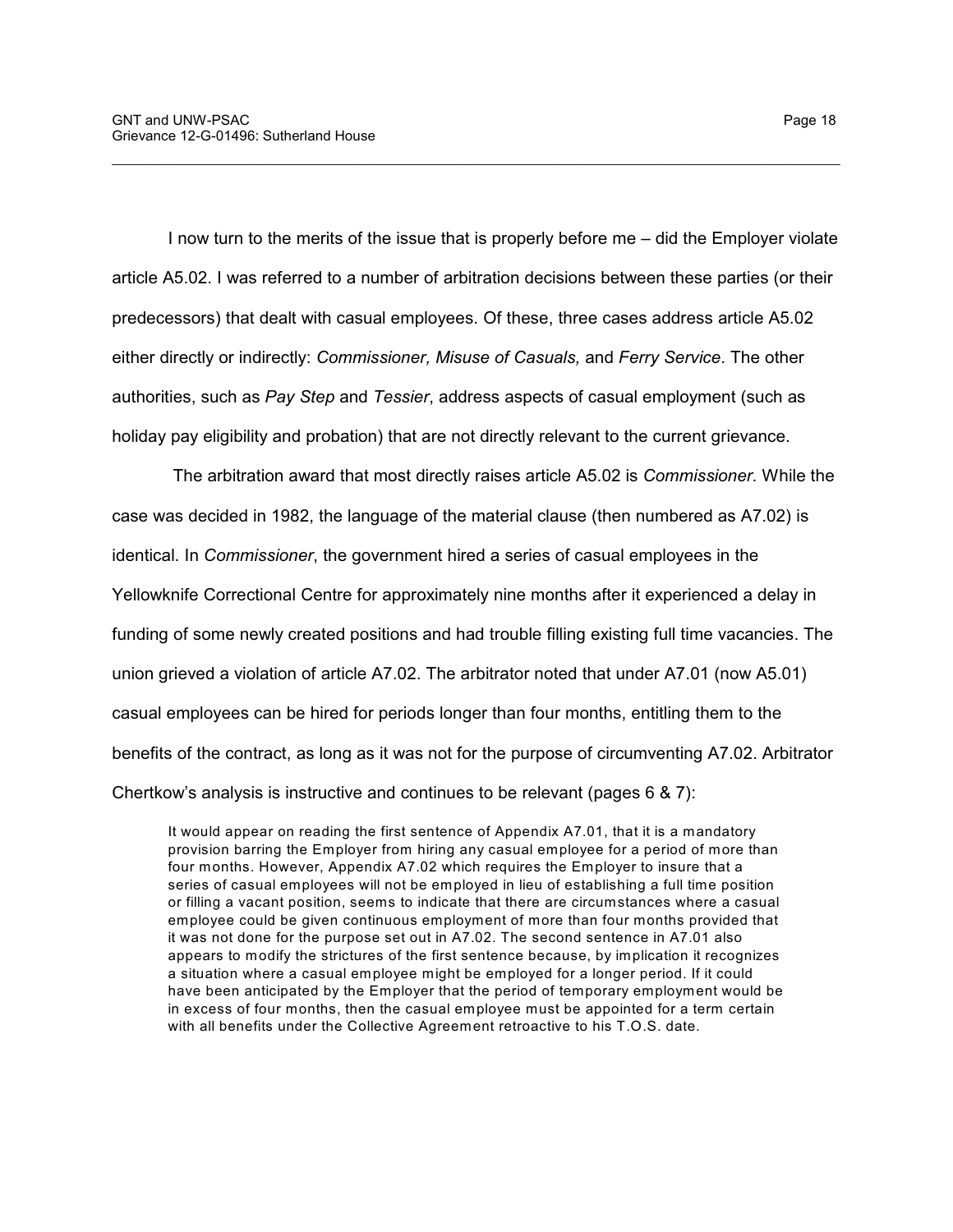With respect to article A7.02, Arbitrator Chertkow went on to say (page 7):

As to Appendix A7.02, the question of whether or not the Employer hired a series of casual employees in lieu of establishing a full time position or filling a vacant position is a matter of fact which would have to be established in each case. The Association bears the onus when alleging a breach o Appendix A7.02, of establishing its case on a preponderance of the evidence in any given fact situation.

\_\_\_\_\_\_\_\_\_\_\_\_\_\_\_\_\_\_\_\_\_\_\_\_\_\_\_\_\_\_\_\_\_\_\_\_\_\_\_\_\_\_\_\_\_\_\_\_\_\_\_\_\_\_\_\_\_\_\_\_\_\_\_\_\_\_\_\_\_\_\_\_\_\_\_\_\_\_

On the facts, the arbitrator determined that A7.02 had not been violated as the employer had

immediately attempted to fill the vacancies with full time employees through a Canada-wide

recruitment program and to establish and acquire funding for new indeterminate positions. His

reasoning is set out in the following paragraph (pages 8 & 9):

The evidence is clear and uncontradicted that it did not employ a series of casual employees for the purpose of not establishing full time positions or for the purpose of deliberately avoiding the filling of vacant positions with indeterminate employees. To the contrary, it only continued to employ a series of casual employees for more than four months after its first two attempts at recruiting for the vacant positions failed. It also took, in my view, all reasonable steps to identify and to correct the problem of insufficient staff at the Correctional Centre. It acted upon the report of Mr. Byliliw with reasonable dispatch and in an appropriate manner. Had it not made its recruitment efforts to fill the vacant positions or had it not pressed for and obtained an increase in the establishment for Correctional Officers; then it could very well have been found to be in breach of Article A7.02.

Thus, the "reasonable dispatch" shown by the employer to create and fill full time positions was

a decisive factor in finding that there had been no violation of the requirement to not employ

casuals "in lieu of establishing a full-time position or filling a vacant position".

Both the *Misuse of Casuals and Ferry Service* cases only indirectly engage article

A5.02. Neither case is directly concerned with whether casuals have been used in lieu of

creating full time positions; they focus on the status and rights of casual employees that have

been hired. Both cases conclude that casual employees may be used for periods longer than

four months as long as the casual employees receive the benefits of the collective agreement.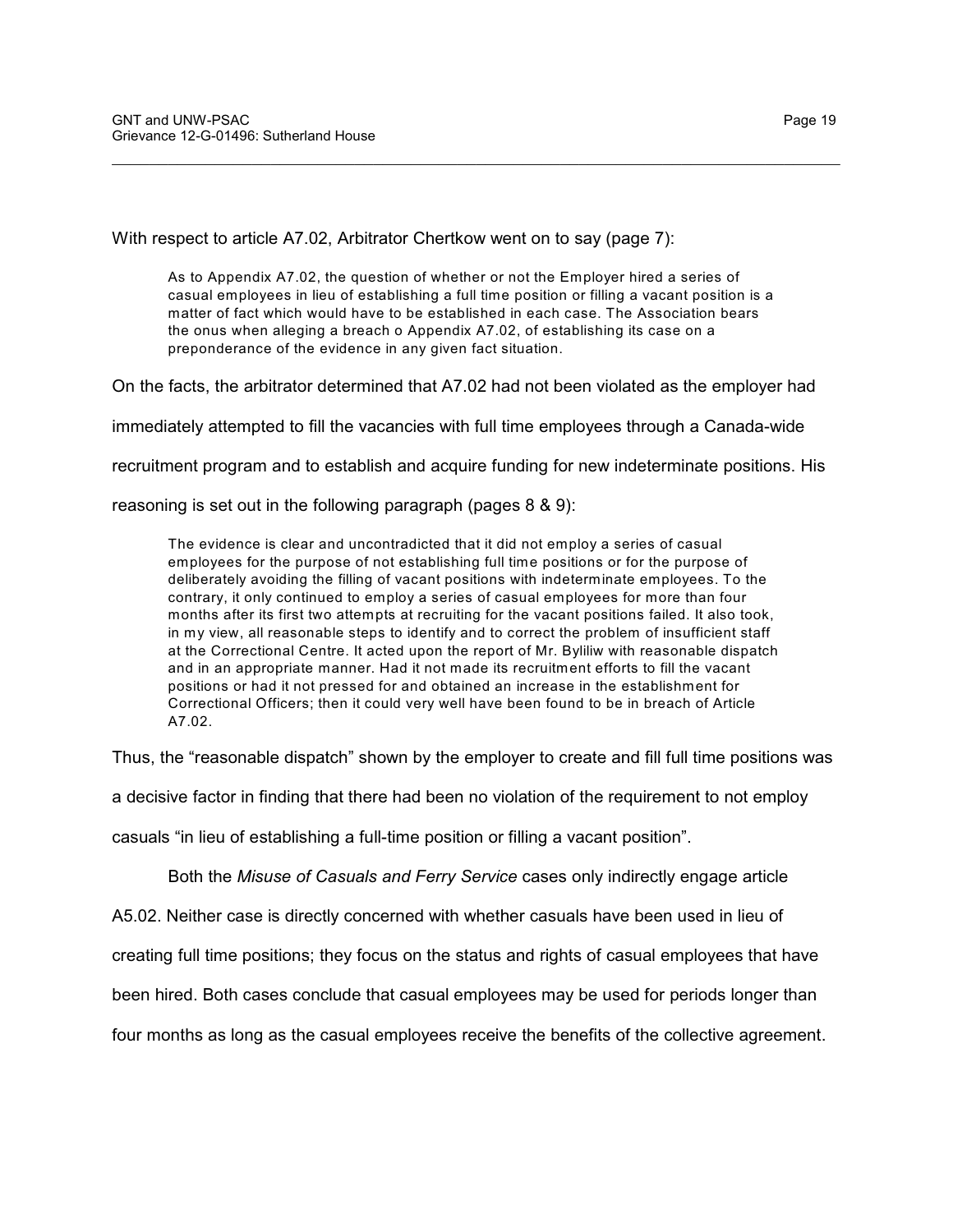In *Misuse of Casuals,* the union grieved that employees had been employed as casuals longer than four months and requested that the employees be appointed to term positions. After a review of previous arbitrations between the parties, *Commissioner* in particular, the collective agreement, and the *Public Service Act*, Arbitrator Jolliffe concluded that casual employees can "take on term status by the operation of Appendix A5.01 ... but without dictating appointments to positions within the Public Service as contemplated by the [*Public Service*] *Act"* (paragraph 22). In reaching his decision, the arbitrator was not asked to consider the circumstances under which use of long term casuals might impact article A5.02.

\_\_\_\_\_\_\_\_\_\_\_\_\_\_\_\_\_\_\_\_\_\_\_\_\_\_\_\_\_\_\_\_\_\_\_\_\_\_\_\_\_\_\_\_\_\_\_\_\_\_\_\_\_\_\_\_\_\_\_\_\_\_\_\_\_\_\_\_\_\_\_\_\_\_\_\_\_\_

The same is true of the *Ferry Service* award. The case arose after the government took over direct control of the Fort Providence ferry service from a private contractor in 2005. At the time that the government assumed operational responsibility, a bridge was being planned to replace the ferry service. The ferry employees were offered three year term contracts, the expected bridge construction time. This estimate proved unrealistic; the bridge was not completed until 2012. In the meantime, the status of the term employees became an issue. After their initial three year term expired, there was no formal clarification of their status for another two years at which point some of the employees were mistakenly offered indeterminate positions and some employees were offered casual employment. The union grieved on behalf of the casual employees, suggesting that under the circumstances they should have acquired indeterminate status. This case is largely about whether the employees involved could be granted indeterminate status, a question that the arbitrator answered in the negative.

The *Ferry Service* case does not deal directly with article A5.02 and contains a fact situation that created genuine confusion among employees and managers alike about the status of the grievors. In the course of her analysis Arbitrator Holden, however, made some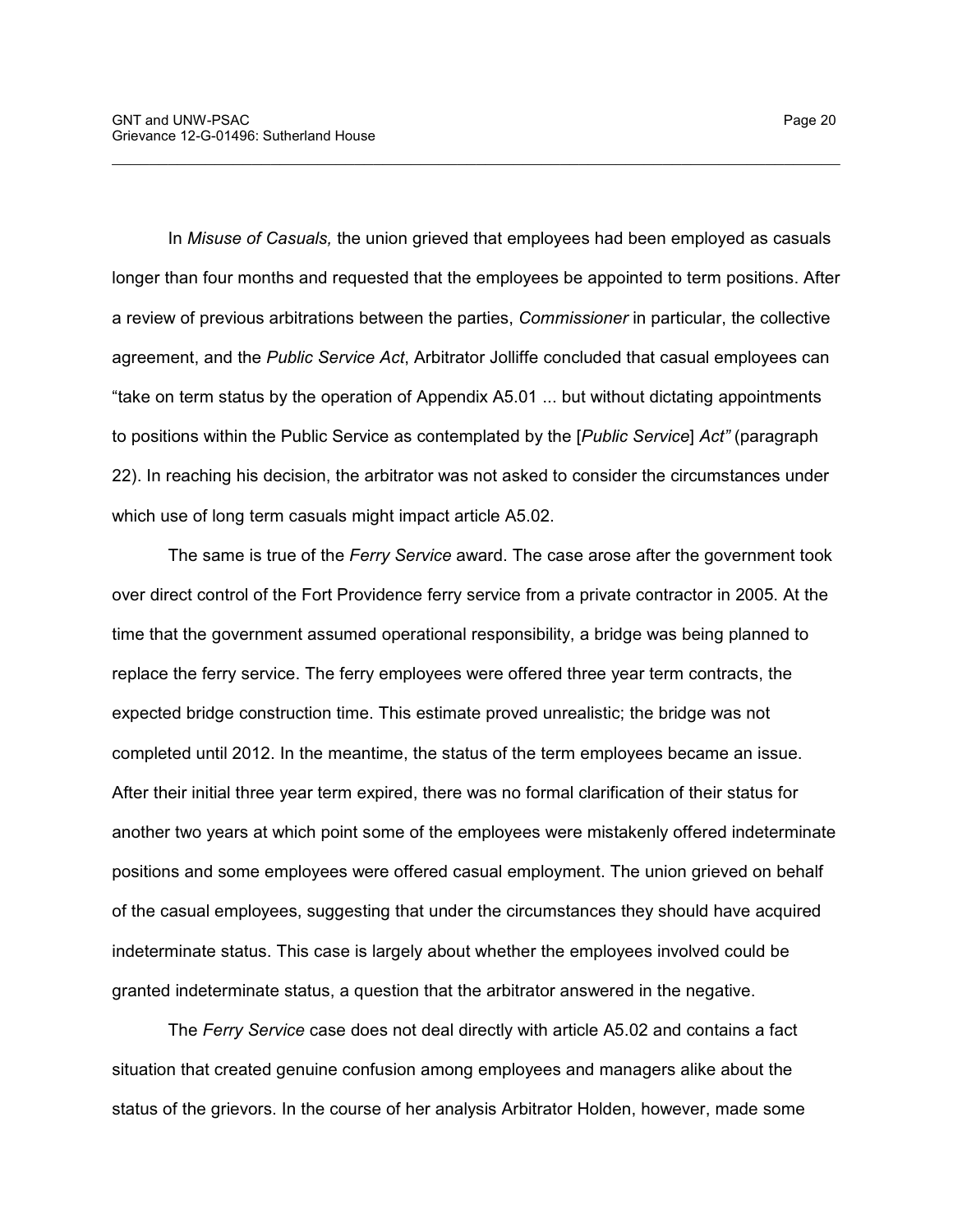observations that are instructive for the current case. With respect to the employer's decision to

\_\_\_\_\_\_\_\_\_\_\_\_\_\_\_\_\_\_\_\_\_\_\_\_\_\_\_\_\_\_\_\_\_\_\_\_\_\_\_\_\_\_\_\_\_\_\_\_\_\_\_\_\_\_\_\_\_\_\_\_\_\_\_\_\_\_\_\_\_\_\_\_\_\_\_\_\_\_

use term and casual employees for an extended period, she commented (pages 19 & 20):

The question in this regard becomes: Did the Employer have the right to organize the workforce as it saw fit? I would reply in the affirmative as long as the Employer does so in good faith and within the provisions of the Collective Agreement. Having said that I do not find that Mr. W hitlock [Regional Superintendent] nor the Employer was acting in bad faith. Mr. W hitlock was trying to keep the ferry running as the completion date for the bridge continued to be extended from 2008 until 2012. He only had authority to hire casual employees without the sanction of cabinet so that is what he did.

Thus, the arbitrator appears to take no issue with the use of casual employees for an extended period as a pragmatic response to the need to keep the ferry service operating until the bridge was ready. Following the reasoning in previous arbitration awards she concluded that the casual employees "assumed term status by operation of A5.01" (page 26). Like the earlier Jolliffe award, Arbitrator Holden was never asked to put her mind to the question of whether management's approach of using casual employees for an extended period might run afoul of article A5.02.

In the current case, there is no doubt that management's decision to use casuals to maintain operations at Sutherland House also was a pragmatic one. When the third party organization that had been operating Sutherland House withdrew in 2008, Ms. Mawdsley may have had very little choice but to operate Sutherland House with casuals at first rather than shutting down the shelter. I accept the Employer's evidence that the government took over Sutherland House with the intention of finding another organization to operate it. The multiple Request for Proposals, the discussions with the YWCA, and the attempts to foster a made-in-Fort Smith solution demonstrate these intentions.

At some point, however, it should have become apparent that there was not going to be any quick fix. Indeed, in its response to the grievance in October 2012 (exhibit 2-21), after four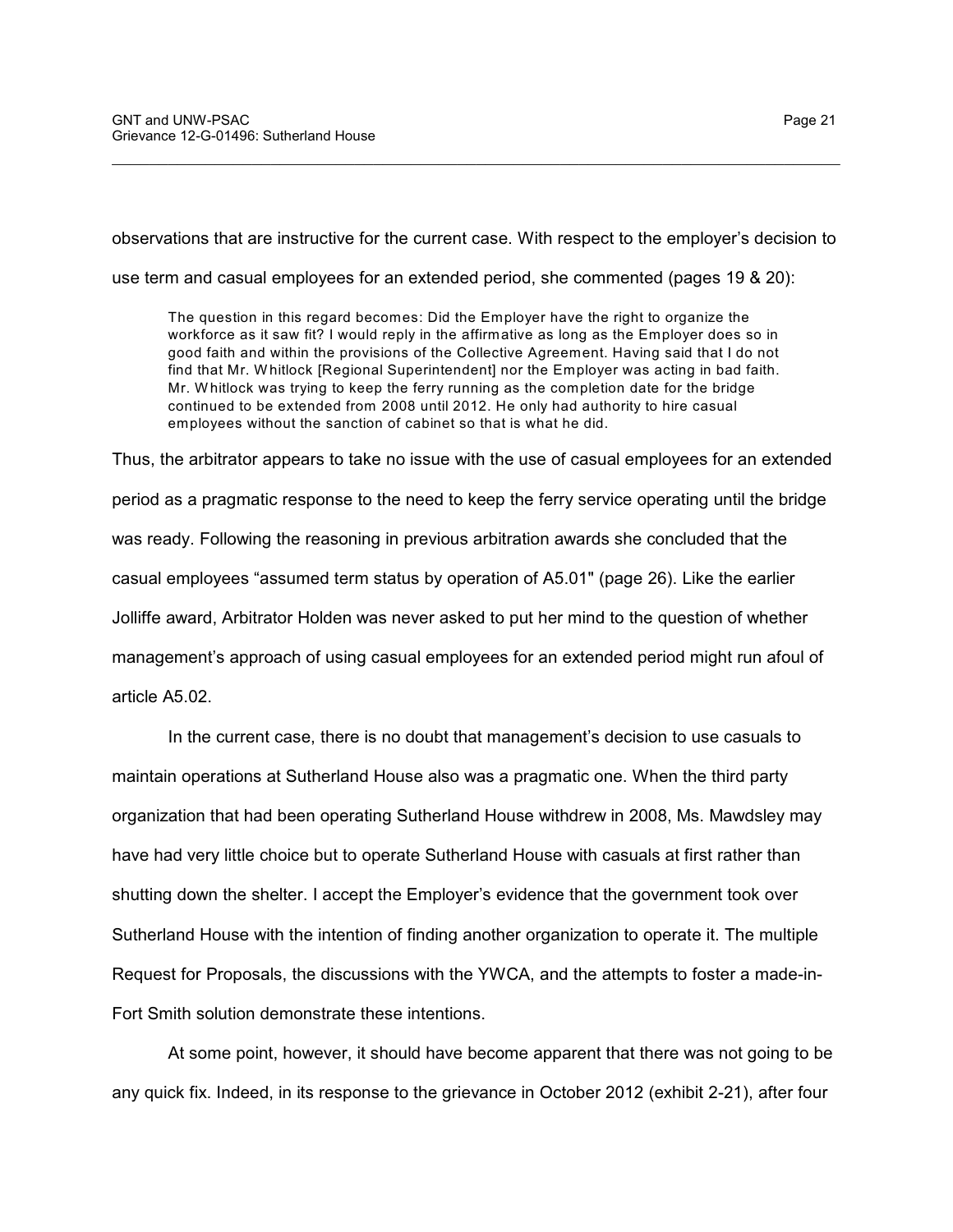years of using casuals, the Employer admitted that it had not received a single response to its Requests for Proposals to operate Sutherland House. While article A5.01 does not restrict the GNT from continuing to use casual employees well beyond four months as long as the casuals received contractual benefits, A5.01 is not a stand alone clause. There seemed to be no attention paid to the potential restrictions imposed by article A5.02. Compared to the vigorous efforts of the senior managers in *Commissioner* to move away from using casuals, there is no evidence of a similar urgency in the current case. It was not until the end of 2012, more than four years after the government had begun using casuals that serious consideration was given to creating full time, funded positions for the employees of Sutherland House (exhibit 2-21). It was another two years before an NGO was found to take over the operation of Sutherland House. In the meantime, casual employees continued to be used to keep the shelter open.

\_\_\_\_\_\_\_\_\_\_\_\_\_\_\_\_\_\_\_\_\_\_\_\_\_\_\_\_\_\_\_\_\_\_\_\_\_\_\_\_\_\_\_\_\_\_\_\_\_\_\_\_\_\_\_\_\_\_\_\_\_\_\_\_\_\_\_\_\_\_\_\_\_\_\_\_\_\_

Given the mandatory language of article A5.02 and the facts of this case, that is simply too long. The evidence is incontrovertible that the Employer operated Sutherland House for six years by using casual employees and chose not to establish full time positions even when it became abundantly apparent, or should have become apparent, that finding another organization to operate the shelter was going to be difficult. The only conclusion that can be reached from the evidence is that casuals were used instead of establishing full time positions, in direct contravention of article A5.02 of the collective agreement. The fact that the contract permits the government to hire casuals for extended periods does not immunize the Employer from the consequences of article A5.02. Nor is it a defence to say that because there were no funded full time positions, casuals had to be used. If that defence was accepted, article A5.02 would be meaningless – casuals could be used indefinitely as long as the government decided not to establish funded positions.